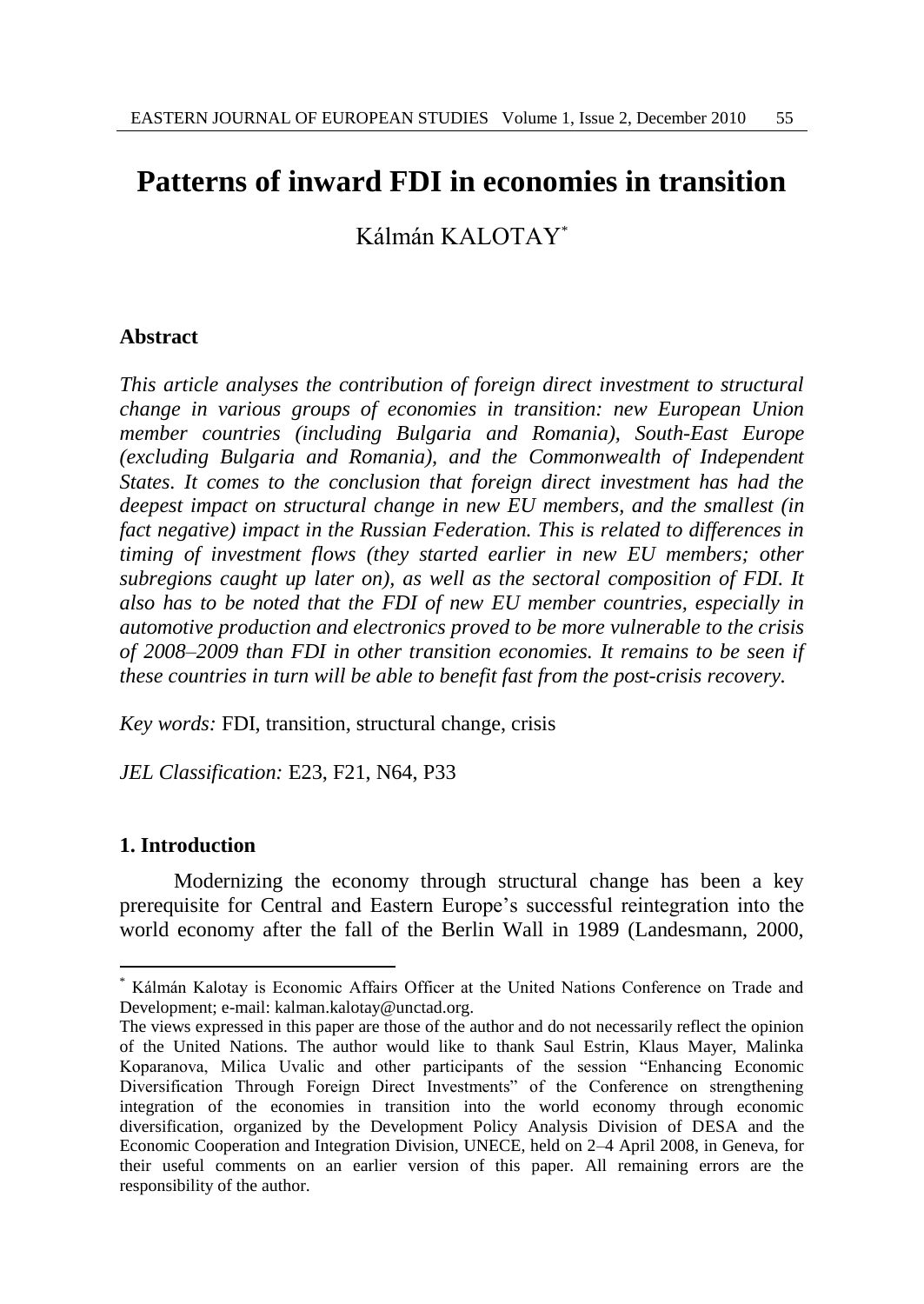$\overline{a}$ 

2003). To what degree foreign direct investment (FDI) can contribute to that restructuring has been a contested issue (UNCTAD, 2003). Immediately after transition had started – and independence had been gained, in many cases – liberalization in trade and capital flows became the first vehicles of reintegration with the world economy (EBRD, 1999). In most economies in transition, trade liberalization not only tended to be radical, but it was also accompanied by the elimination of the state monopoly on international trade. A major reorientation of trade, both in terms of partners and products, followed.

From the mid-1990s onwards, inward FDI has gained importance in the restructuring of an increasing number of Central and Eastern European countries (UNCTAD, 2003). Beyond its contribution to financial resources, investment, technology and providing access to markets, inward FDI in economies in transition has also played a role in the strengthening of the private sector and the emergence of market-economy behaviour, as well as the elimination of macroeconomic distortions inherited from earlier centrally planned systems (Kalotay, 2001). Industrial restructuring accelerated when privatization involving FDI was stepped up (Hunya, 2000). However, the process of restructuring started to take place unevenly (Hunya, 2001). A duality of performance in the manufacturing sector appeared in two respects: a dichotomy between modern, foreign-dominated industries on the one hand, and traditional industries with both domestic and foreign companies, on the other; and a duality of high and low FDI-penetration countries.

Almost two decades after the start of transition, and with the accession of 10 economies in transition to the European Union (EU), it is timely to take stock of what has happened to FDI flows to economies in transition in the longer run, and how it has contributed to structural change which was needed to successfully reintegrate into the world economy. For that purpose, this paper analyses the main patterns of FDI inflows to economies in transition over the period 1991–2006. This study does not cover in its discussion of structural changes in FDI the period of the crisis which originated in the United States in 2007, and became a global crisis in 2008. It nevertheless presents a case study of the automotive industry, which was forced to undergo major downsizing and restructuring in 2008–2009, before rebounding in 2010. The study also analyses FDI flows in their entirety since 1992 (the year since comprehensive data are available till 2009).

By economies in transition, $<sup>1</sup>$  this study means both the new EU member</sup> countries which have been reclassified as part of the group of developed countries and the EU, and the countries of South-East Europe and the

 $<sup>1</sup>$  This study does not analyse FDI in those territories that have declared independence but have not</sup> been recognized by the majority of international community.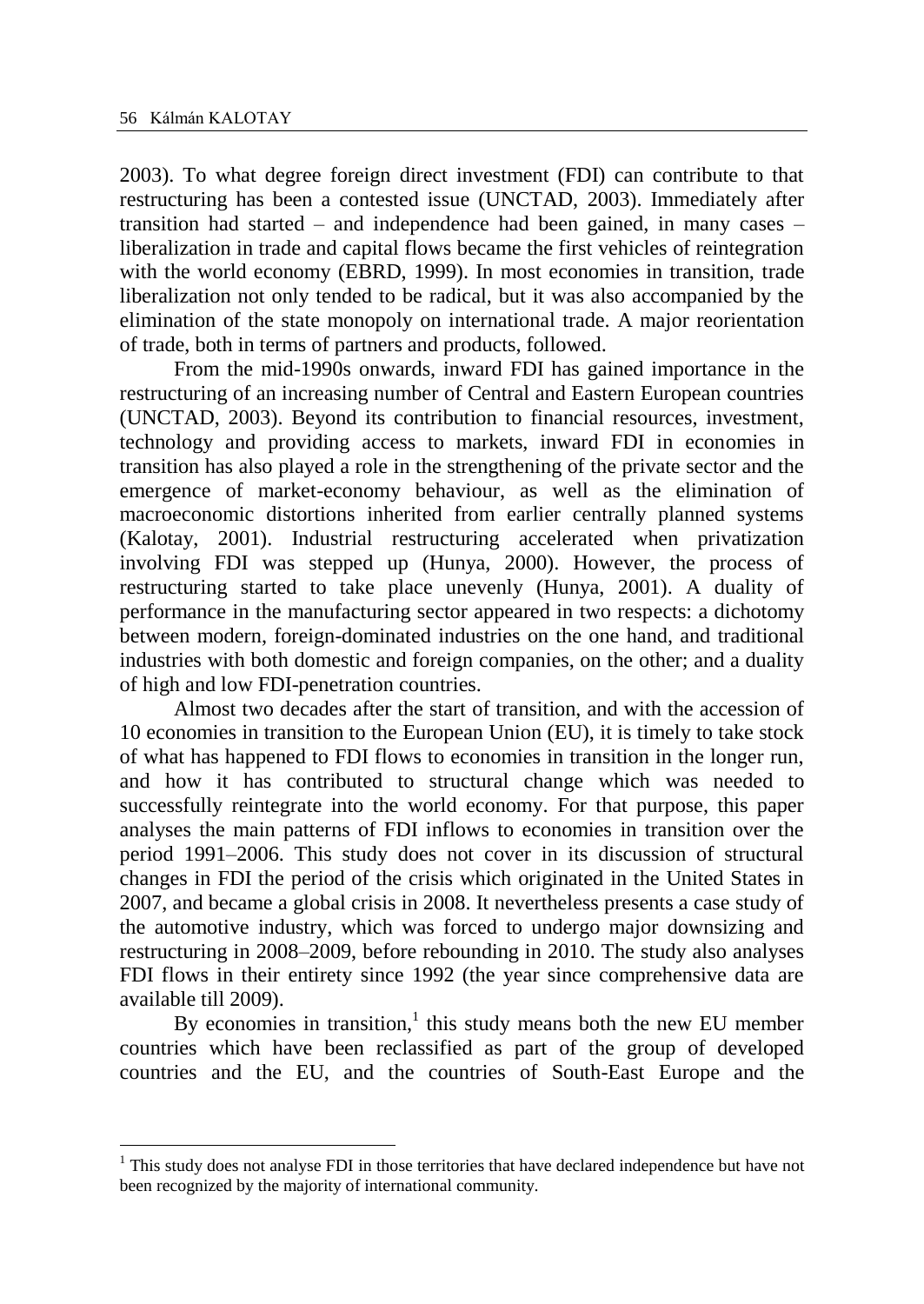Commonwealth of Independent States  $(CIS)^2$  This paper takes into consideration the divergences that exist between various economies in transition in terms of the quantity and structure of FDI. For that analytical purpose, countries in transition are grouped into four categories:

- 1. New EU members (that joined it in  $2004<sup>3</sup>$  and  $2007$ );
- 2. South-East Europe (except Bulgaria and Romania which became EU members in 2007):
- 3. the Russian Federation (a category of its own) and
- 4. the other members of the CIS.

Some of the structural analysis is further cut into three periods:

- 1. 1991–1995, or early transition, when most of the initial adjustment took place, with privatizations that often limited the participation of foreign investors:<sup>4</sup>
- 2. 1996–2000, or the period of major advances in terms international integration, and an opening to foreign participation in the future EU member countries and
- 3. 2001–2006/2007, or the period when EU enlargements were prepared and realized, and both privatization-related and greenfield FDI was moving increasingly into new locations.

FDI has been so important for the reintegration of economies in transition into the world economy because, unlike trade, FDI is not a one-off transaction. Productive capacities created through FDI remain in the host country for the long term. Moreover, transnational corporations (TNCs), the main agents of FDI, participate in almost two-thirds of world trade: one third through their sales to third parties, and one third through their intra-group transactions (\$4.7 trillion in 2006, out of a total world trade of \$14.1 trillion) (UNCTAD, 2007).

The discussion of this paper starts with an overview of total inward FDI from a quantitative point of view. The second section looks at the role of such FDI in financial accumulation (FDI to gross fixed capital formation). The third section analyses the patterns of cross-border mergers and acquisitions (M&As) from three perspectives: 1. their link with FDI through privatization; 2. their industry patterns; and 3. their geographical patterns. The fourth section looks briefly at the case of the automotive industry. Finally, section five concludes the discussion from a policy perspective. All data used in this paper are derived

 $\overline{a}$ 

<sup>&</sup>lt;sup>2</sup> This study uses the term CIS to designate all countries of the former Soviet Union except the Baltic States. It is true that of the 12 countries in question, only 9 are full members of the CIS. Officially, Ukraine is only a "participant State", Turkmenistan is only an "associate State, and on 17 August 2009 Georgia ceased to be a CIS member. However, the term "CIS" still is more appropriate to use than the looser term of "former Soviet Union".

With the exception of the non-transition economies of Cyprus and Malta.

<sup>4</sup> With the exception of Hungary and Poland.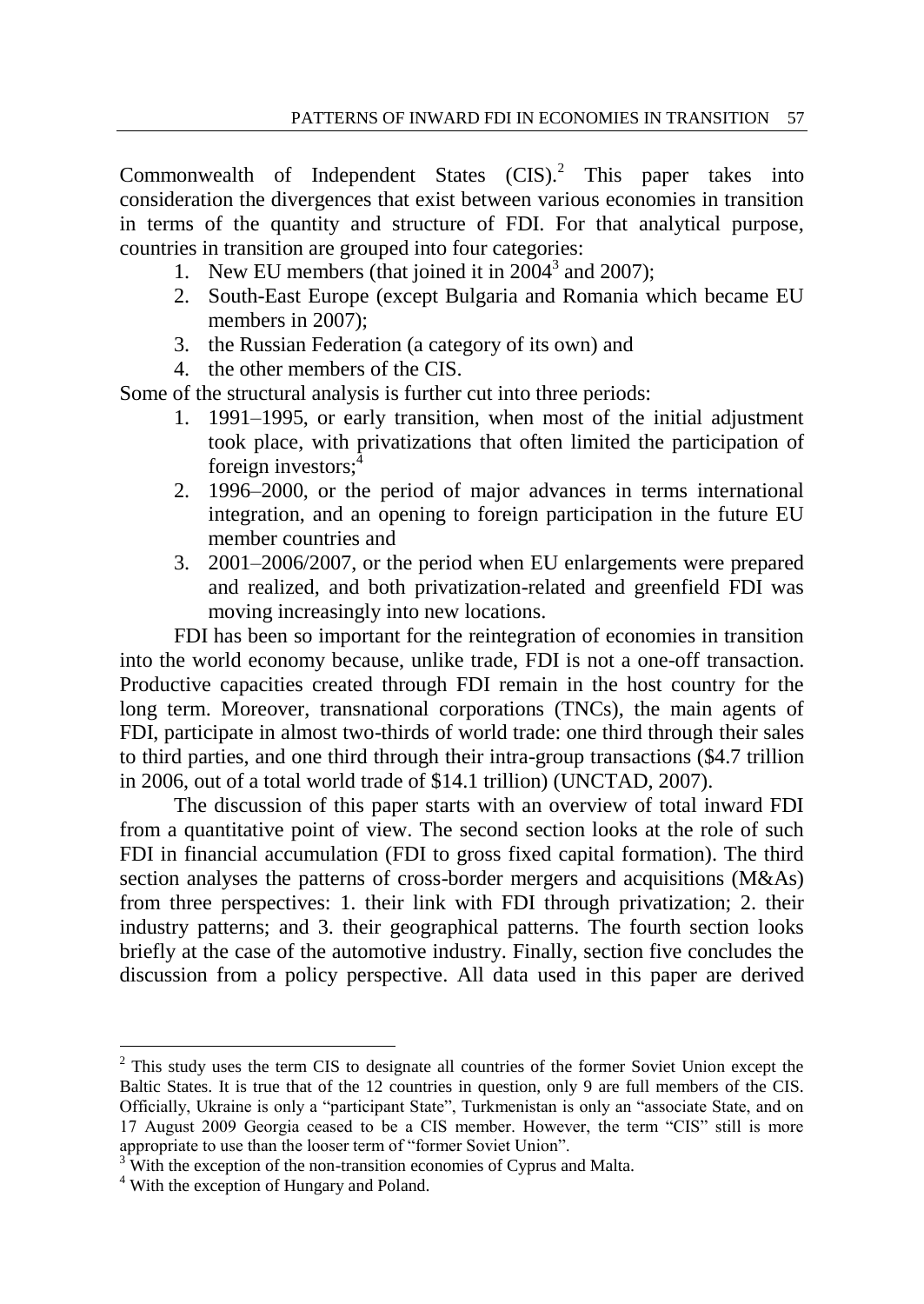from UNCTAD"s FDI/TNC and cross-border M&A databases, unless otherwise stated.

## **2. Growth and the spread of FDI inflows, 1992–2008, decline in 2009**

Over the period 1992–2008 the FDI inflows of economies in transition had maintained a strong upward trend, with the exceptions of 1994 and 1996. Their growth followed a chronological sequence, spreading from the West (the future EU member countries) towards the South-East (South-East Europe) and the East (the CIS). In this process, the rise of the Russian Federation to a status of major global recipient (to FDI inflows of \$75 billion in 2008 alone) has been probably the most spectacular phenomenon. Nevertheless, new EU members still accounted for almost half (49% of the group"s cumulative total of close to \$ 1 trillion over the period 1992–2009 (figure 1). They were followed by the Russian Federation (27%), other CIS (17%), and South-East Europe (only 7%). One of the reasons why the cumulative FDI inflows of South-East Europe were small is due to the fact that Bulgaria and Romania are now listed under the new EU members.

**Figure 1. FDI inflows to economies in transition, by group, 1992–2009 (Millions of dollars)**



*Source*: UNCTAD, FDI/TNC database Note: Data exclude FDI in special purpose vehicles (SPVs).

Thanks to the quick growth of FDI inflows, the share of economies in transition in global FDI was on an almost constant rise until 2008, with the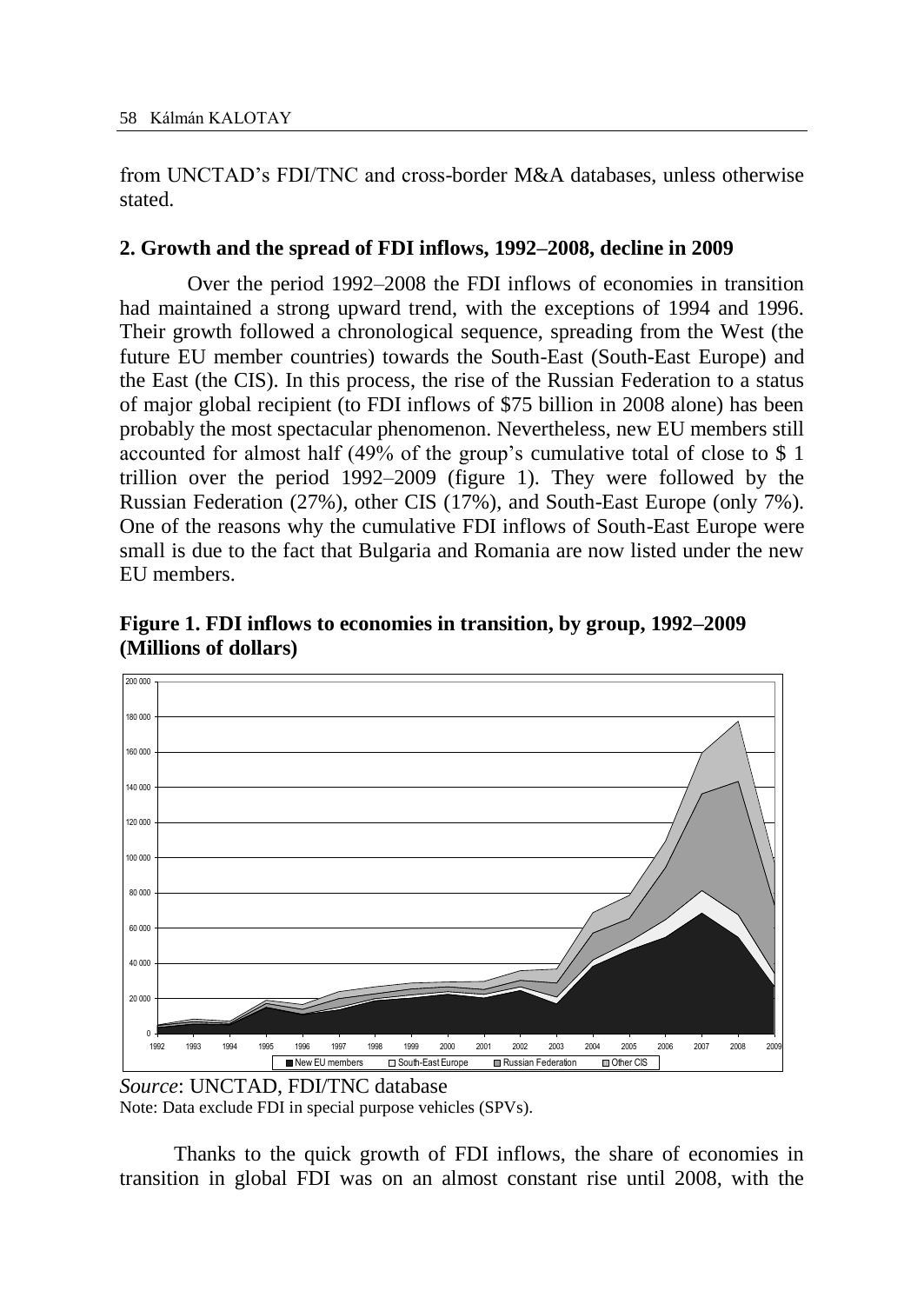exception of some years in the late 1990s. Over the period 1992–2008, as the FDI inflows of economies in transition grew faster than the inflows of other countries of the world, their share in the world total quadrupled, from 4% in 1992 to 16% in 2008 (figure 2). In 2009, they declined back to 14%. As for individual sub-groups, the share of new EU members has been on a decline since 2005, although from a high level, while the share of the Russian Federation increased sharply between 2006 and 2008 (figure 2). The relative decline of new EU members may be related to the two-way restructurings of productive capacities that lave led not just to new investments but also rationalizations (Hunya and Sass, 2005), while the rise of the Russian Federation is mostly linked to its GDP growth (for market-seeking investors) and the high prices of its natural resources (for resource-seeking FDI) (UNCTAD, 2007).

**Figure 2. Share of economies in transition in global FDI inflows, 1992–2009 (Per cent)**



*Source*: UNCTAD, FDI/TNC database

The spreading of FDI flows was related to differences in the phasing of transition in general, and FDI attraction in particular, in different economies in transition (Holland et al, 2000). The first surge of inflows in the 1990s for example was linked with the privatization efforts of the would-be EU member countries (with the exception of Bulgaria and Romania), while the second surge in inflows after 2000 was more related to the opening up of South-East Europe, and Bulgaria and Romania, to privatization-related FDI, and the increasing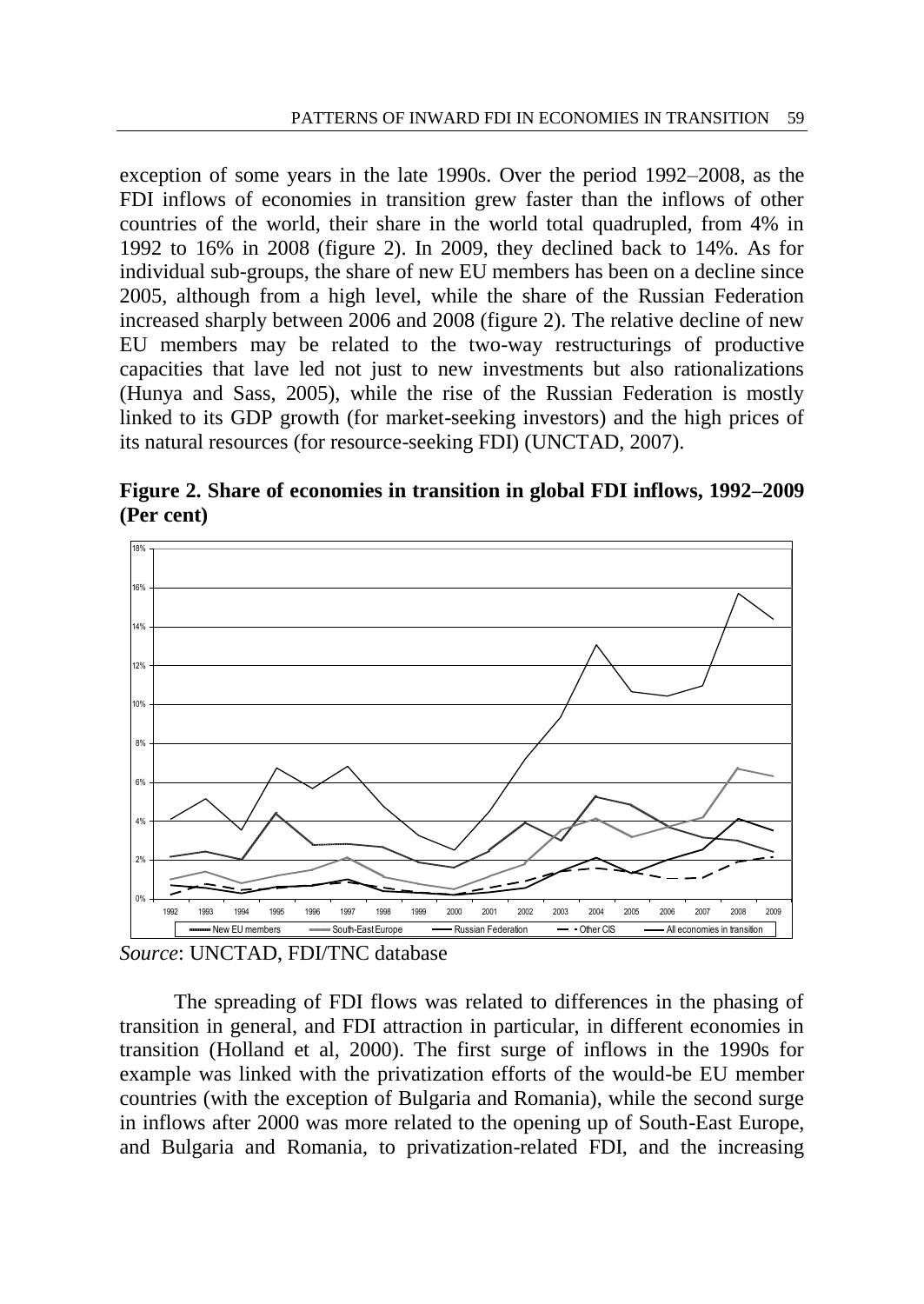attractiveness of natural-resource-rich economies in the CIS (Kalotay and Hunya, 2000).

Despite the overall rise and spreading of FDI inflows in economies in transition, there remain issues related to the lumpiness and fluctuations of those flows. One of them is the lessons of the end of privatization after 1995 in various new EU member countries and a subsequent slowdown of FDI inflows: it is expected to be repeated in other countries undergoing similar large privatization processes in the current stage.

A second issue is the post-EU accession slump of FDI: it can affect other countries that will join the integration grouping in the future. Indeed, a new take off of FDI started in the accession countries after 2000 when the timetable for their membership was clarified. However, as mentioned above, it was followed by a second slowdown after 2004, as restructuring from manufacturing to services FDI took its toll (Kalotay, 2006). For countries that aspire to accede to the EU at a later stage, it is vital to know how strong the relationship between EU accession and fluctuations in inward FDI is. In the case of CIS countries for which future EU membership is not an option, it is important to know in general what can drive FDI in the post-privatization stage (beside natural resources).

The third issue is related to the somewhat unexpected rise of FDI to the Russian Federation and other CIS after the oil price hikes. If this rise is not fully warranted by improvements in the business environment, can we say that the whole rise is due to oil and other natural resource prices? Again, related to the rise of FDI to the Russian Federation and other CIS countries, is the question of increasing State ownership in certain industries. If the re-emergence of the State no longer hinders inward FDI, can we say that privatization is no longer needed to attract FDI?

A fourth issue is related to the crisis of 2008–2009. The crisis has affected FDI around the globe, but certain economies (e.g. Brazil and China) proved to be more resistant to the decline. In such economies, in fact, the decline was delayed to 2009, and on the hypothesis that 2010 is the first year of a modest recovery, the crisis may prove to be a one-year phenomenon only. This relative resistance was also characterizing the Russian Federation and other CIS countries. In turn, the crisis started earlier in the new EU member countries which were deeply integrated with Western Europe, a region feeling the effects of the crisis early on, and in South-East Europe.

The largest open issue is related to the unevenness of FDI and the marginalization of various countries in transition. There are indeed large differences in cumulative inflows (figure 3). Massive flows have been attracted in large economies, such as the Russian Federation and Poland (\$263 billion and \$147 billion in 1992–2009, respectively), and to some "early bird" economies which have relied on FDI from an early stage of transformation (Kalotay, 2001) such as the Czech Republic and Hungary. In turn, tiny flows, less than \$4 billion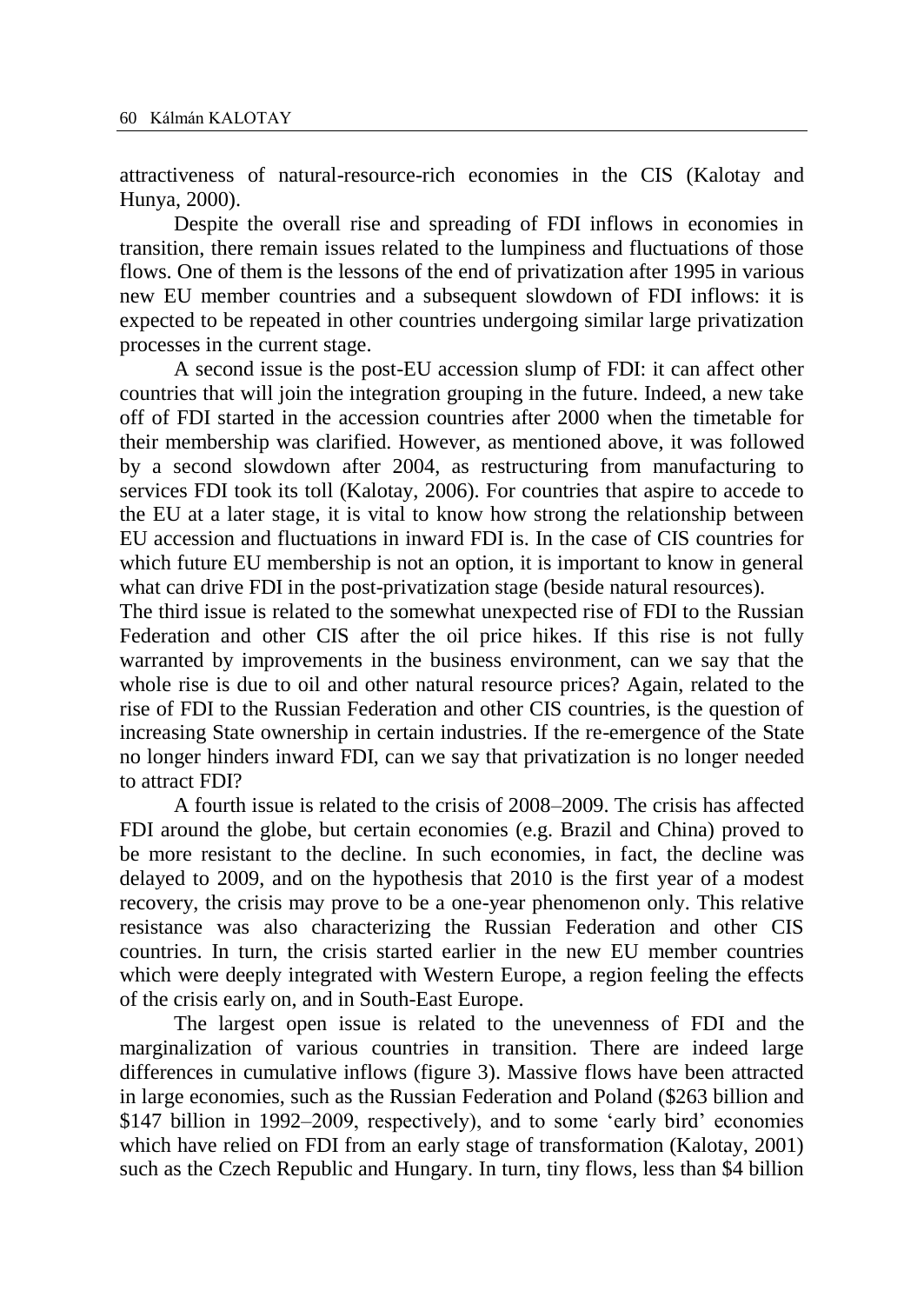over 18 years characterize some small low-income economies such as Kyrgyzstan, Tajikistan, the Republic of Moldova and the Former Yugoslav Republic of Macedonia (figure 3).

**Figure 3. The five largest and smallest cumulative FDI inflows in economies in transition, 1992–2009 (Billion dollars)** 



*Source*: UNCTAD, FDI/TNC database

# **3. FDI in financial accumulation**

FDI has various development impacts on home countries. In economies in transition, given the resources intensity of transformation and structural change, its contribution to financial accumulation has been particularly important (Holland et al., 2000). This role of FDI in financial accumulation can be proxied by its ratio to gross fixed capital formation (GFCF).

In the economies in transition, that ratio of FDI to GFCF has indeed tended to be higher than the world average, and has increased over time (figure 4). It has to be stressed here that due to fluctuations in data, three-year moving averages have been used in this measurement. On the world average, the ratio increased over the 1990s and reached a peak of 16% in 2000. Afterwards, it fell under 10% in 2002-2004 but exceeded 10% in 2005 and 2006. In economies in transition, the decline of the early 2000s was much less pronounced, and in some parts of the grouping, such as South-East Europe, it was not felt at all (figure 4).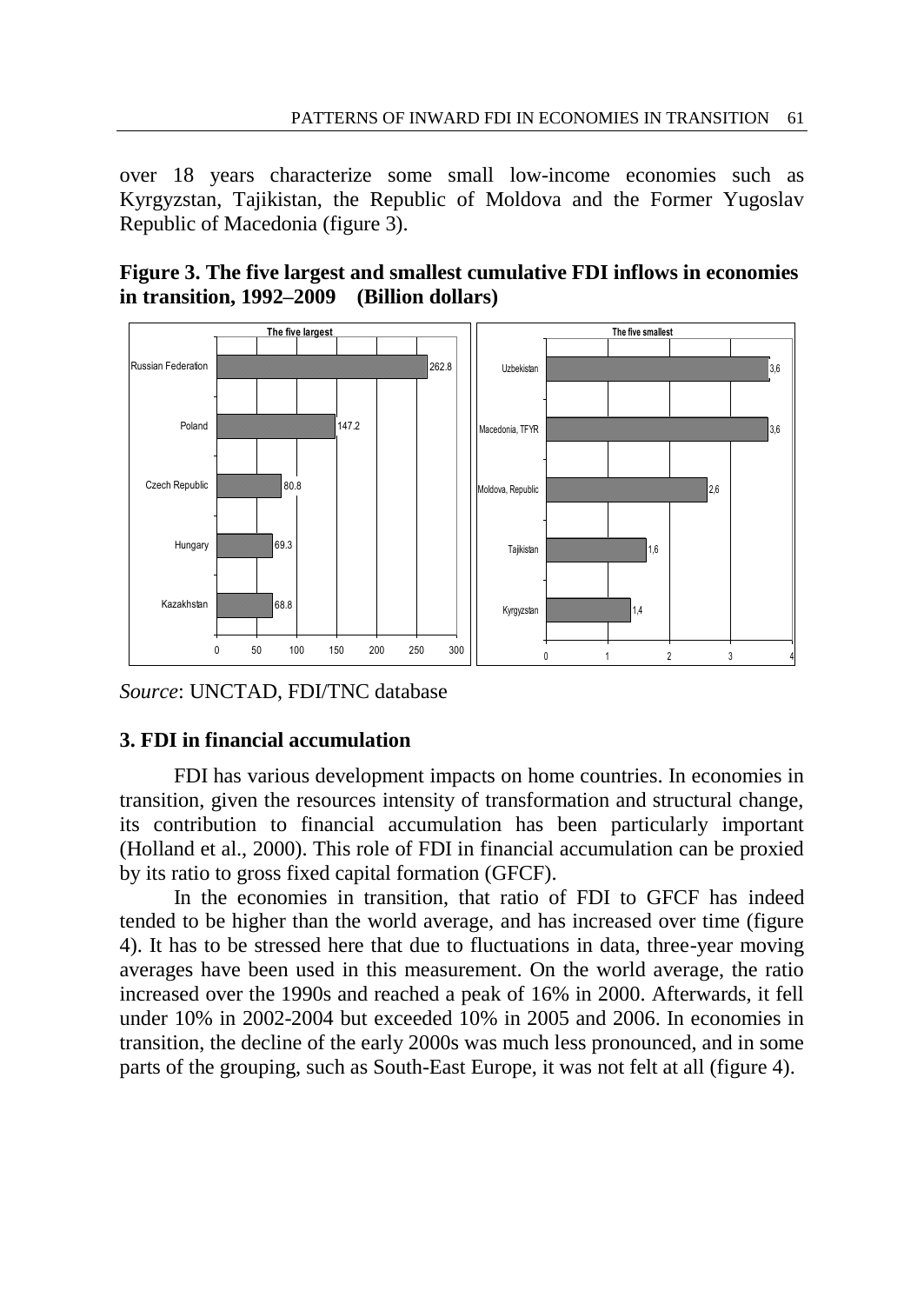**Figure 4. FDI inflows to economies in transition, compared to GFCF, threeyear averages, 1992–2008 (Per cent)**



*Source*: UNCTAD, FDI/TNC database

One has to note also however that some countries have relied heavily on FDI in their capital accumulation, others have not (figure 5). Both groups are heterogeneous: the first one includes two 'early birds' in FDI attraction (Estonia and Hungary), a "late star" in FDI attraction (Bulgaria) an oil economy (Kazakhstan), and a low-income country with very low GFCF (Tajikistan). The second group logically includes two large economies where even apparently large volumes of FDI flows are small compared to the size of the economy (the Russian Federation, which is the number one recipient of FDI inflows in absolute values, and Ukraine), the most developed (highest income) economy (Slovenia), and two countries with political problems in FDI attraction (Belarus and Uzbekistan) (figure 5). It has to be noted that this calculation excludes Bosnia and Herzegovina, Montenegro and Serbia, due to missing data for a large part of the period analysed.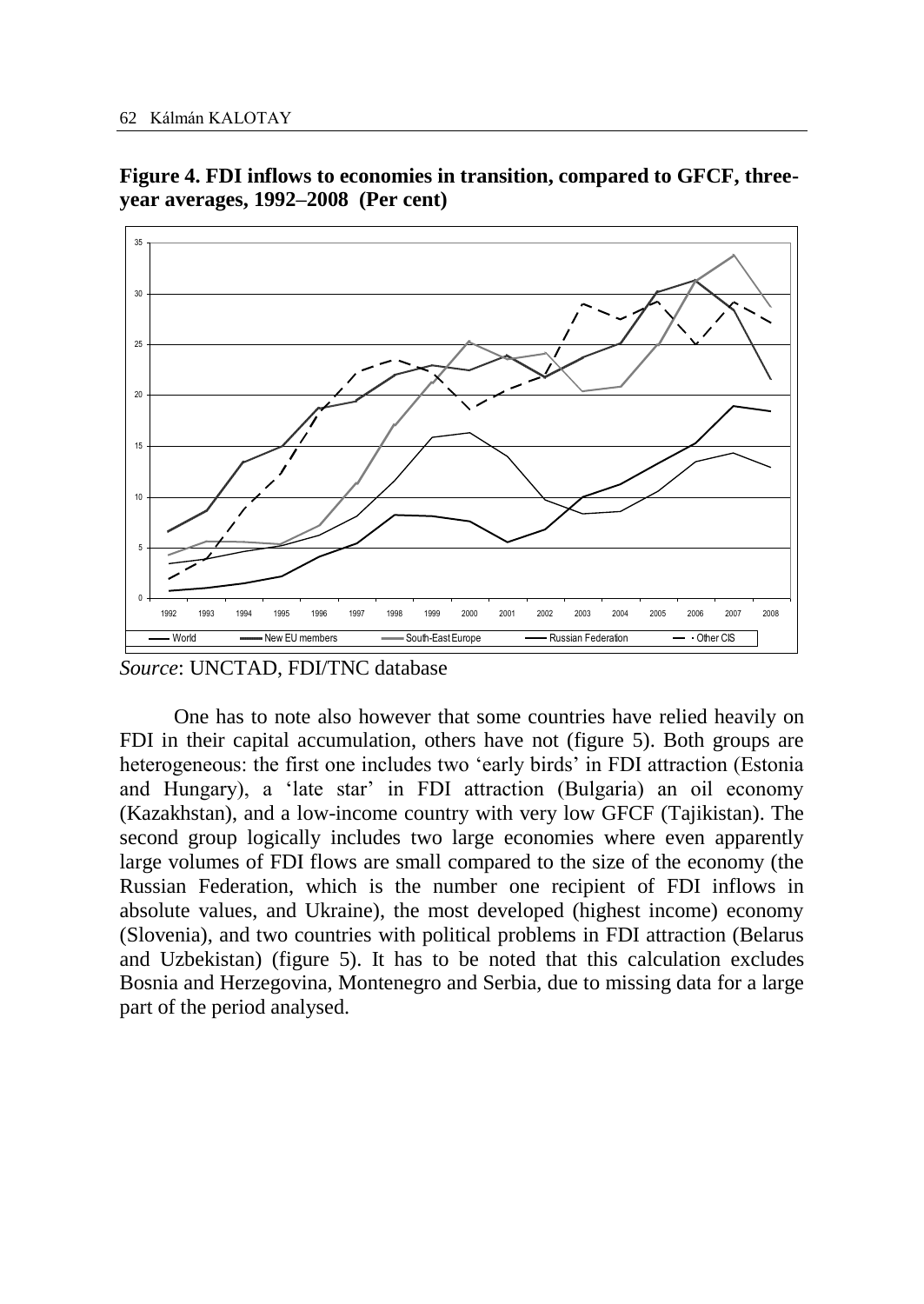

**Figure 5. The five highest and lowest ratios of inward FDI to GFCF, average of 1992–2009 (Percent)**

*Source*: UNCTAD, FDI/TNC database

Note: Bosnia and Herzegovina, Montenegro and Serbia are excluded form the calculation due to a large number of missing data points.

One can conclude on GFCF that in general, FDI inflows have been important resources for transition but varied by country. The share was high in countries that based their development on FDI; in smaller countries well endowed with natural resources; and in low-income countries with very low GFCF. The share was low in countries that avoided inward FDI in their development strategy; some larger countries; the most developed country that could rely on domestic resources; and countries that had political problems. One has to ask therefore: if the speed of FDI penetration correlated with the speed of transition, which one was the cause and which one was the consequence? Can we say that, *ceteris paribus*, an economy in transition relies more on FDI than a non-transition economy?

#### **4. Cross-border M&As: industry and geographical patterns**

Of the various forms of international integration of national economies (trade, migration, financial flows, investment etc.), FDI is a particularly strong agent of structural change and upgrading (Ozawa, 1992; UNCTAD, 1999, 2002). Under the conditions of transition from centrally planned to market economy, when the domestic private sector is in a nascent stage, that role should be particularly strong (Kalotay, 2001).

To test the hypothesis of FDI as agent of structural change in transition, the subsequent analysis will use the structure of cross-border M&As as proxy for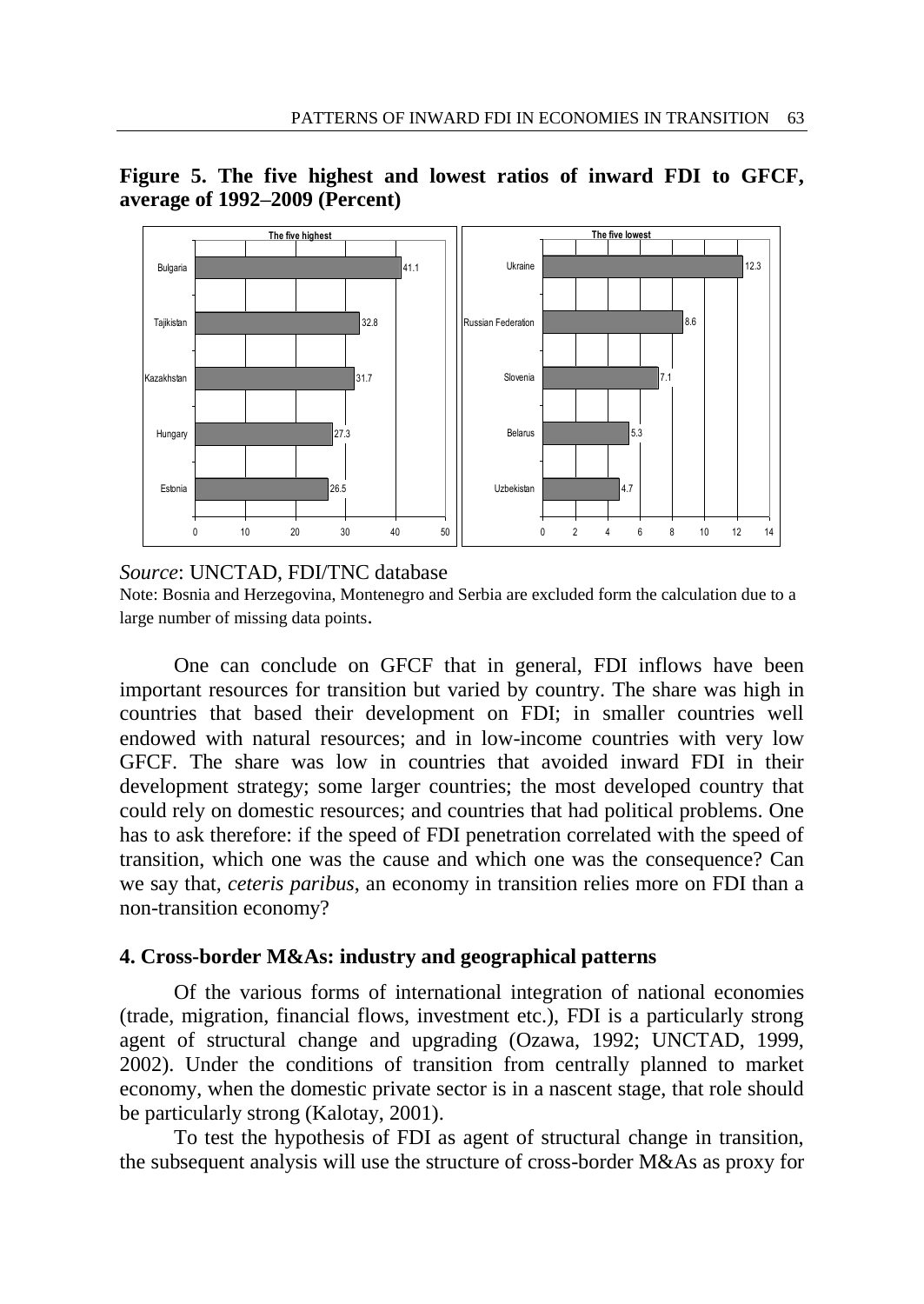$\overline{a}$ 

the industry and geographical trends of inward FDI. This is done so because they move together with FDI globally. In addition, in economies in transition, FDI and M&As have been traditionally linked together via privatization, although unevenly: privatization was always a main source of FDI in early transition but in early transition FDI did not necessarily play a key role in privatization. A third reason is that data are more detailed for M&As than for FDI. For example, this is the way to measure structural patterns in the Russian Federation that does not report these trends for FDI and other foreign investment separately.<sup>5</sup>

As a negative consequence of using M&As, one has to mention that their statistics by default miss out greenfield investment, and that may be a problem for industries such as electronics manufacturing that are main targets of greenfield projects, and may be underestimated by M&A data. It also has to be stressed that FDI and cross-border M&A data are not directly comparable as they are collected by different methodologies.<sup>6</sup> As a consequence the difference between total FDI and cross-border M&As does not give us the value of greenfield projects.

Over the period of 1991–2006, one can observe different patterns in the sectoral and industry composition of cross-border M&As (figure 6):





<sup>&</sup>lt;sup>5</sup> In the Russian Federation, foreign portfolio investments tend to exceed FDI, and have special structural characteristics (high level of financial services, low level of extractive industries); for these reasons data on the industry composition of total foreign investment may be misleading for FDI analysis.

 $6$  FDI data register financial flows related to investment by TNCs on a net basis (net of divestment) and in the year when the projects are effectively paid. In turn, cross-border M&As are registered in the year when they are officially realized, and on a transaction basis, which makes it difficult to calculate the net flows.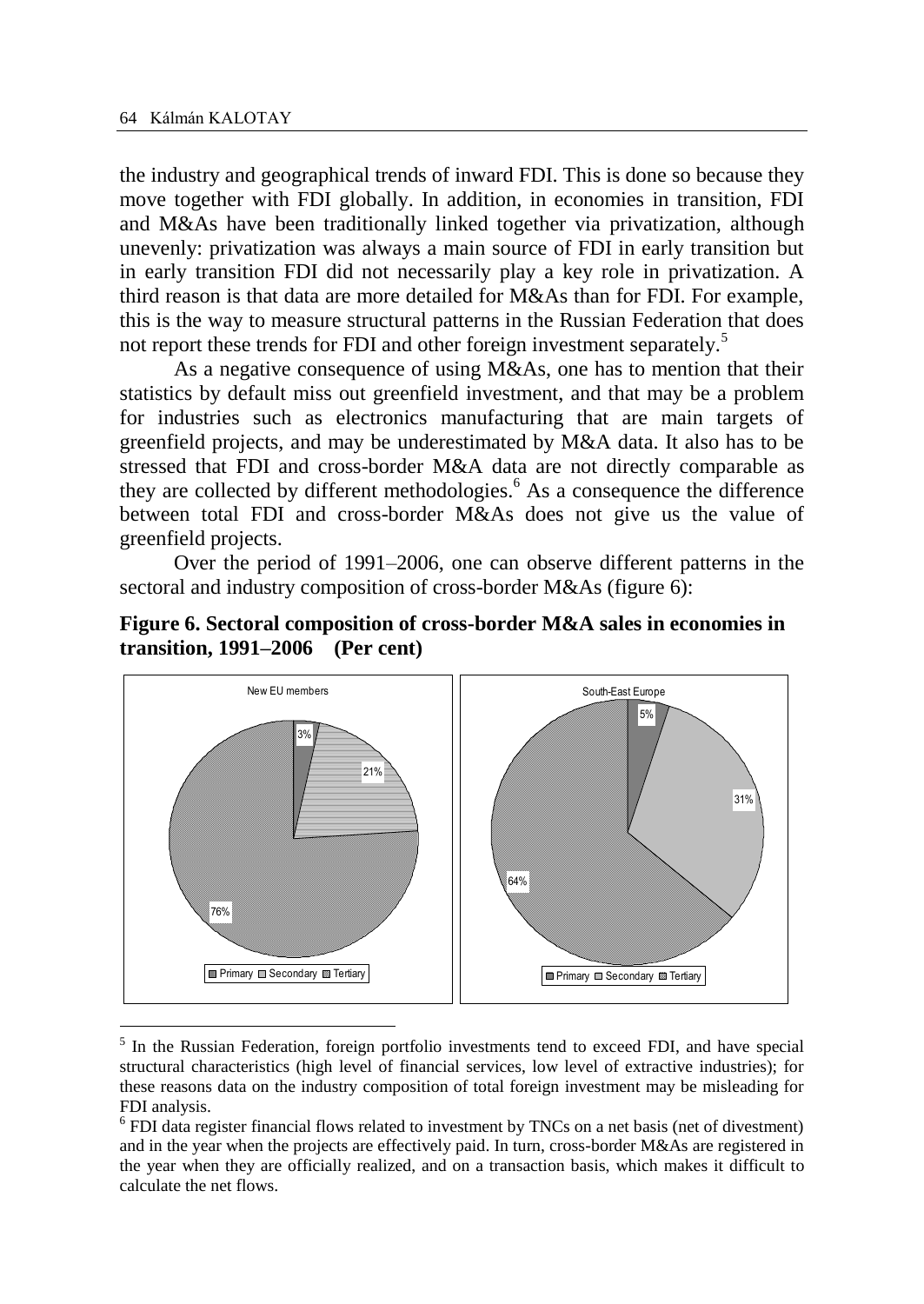

*Source*: UNCTAD, Cross-border M&A database

1. Data on the cross-border M&A sales of new EU members confirm the previous observation (Stare, 2005) that they are service economies: they derived 76% of their revenues from services transactions in 1991–2006 (figure 6). If one cuts the data series into three periods (table 1): early 1990s (1991–1995), late 1990s (1996–2000), and the new millennium (2001–2006), one can observe that telecommunications and banking were leading industries in all periods (except for banking in the early 1990s); the share of business services was constantly increasing, to almost 10% in the early 2000s; the share of electricity, gas and water was fluctuating, following the trends in privatizations (in the early 1990s and in the 2000s); and motor vehicles were important in the early 1990s but their share declined due to a shift towards greenfield projects. This is the picture of a group that undergoes important shifts toward higher value added activities.

**Table 1. Share of selected industries in total M&A sales of new EU members, 1991–2006**

| Industry                    | 1991-1995 | 1996-2000 | $2001 - 2006$ |
|-----------------------------|-----------|-----------|---------------|
| Mining and petroleum        | 0.5%      | 3.9%      | 3.2%          |
| Food, beverages and tobacco | 12.2%     | 6.6%      | 1.9%          |
| Motor vehicles              | 19.9%     | 1.8%      | 0.5%          |
| Electricity, gas and water  | 16.3%     | 3.8%      | 13.7%         |
| Transport and telecom       | 21.3%     | 32.3%     | 26.2%         |
| Finance                     | 7.9%      | 28.0%     | 23.2%         |
| Business services           | 0.0%      | 2.0%      | 9.5%          |

*Source*: UNCTAD, Cross-border M&A database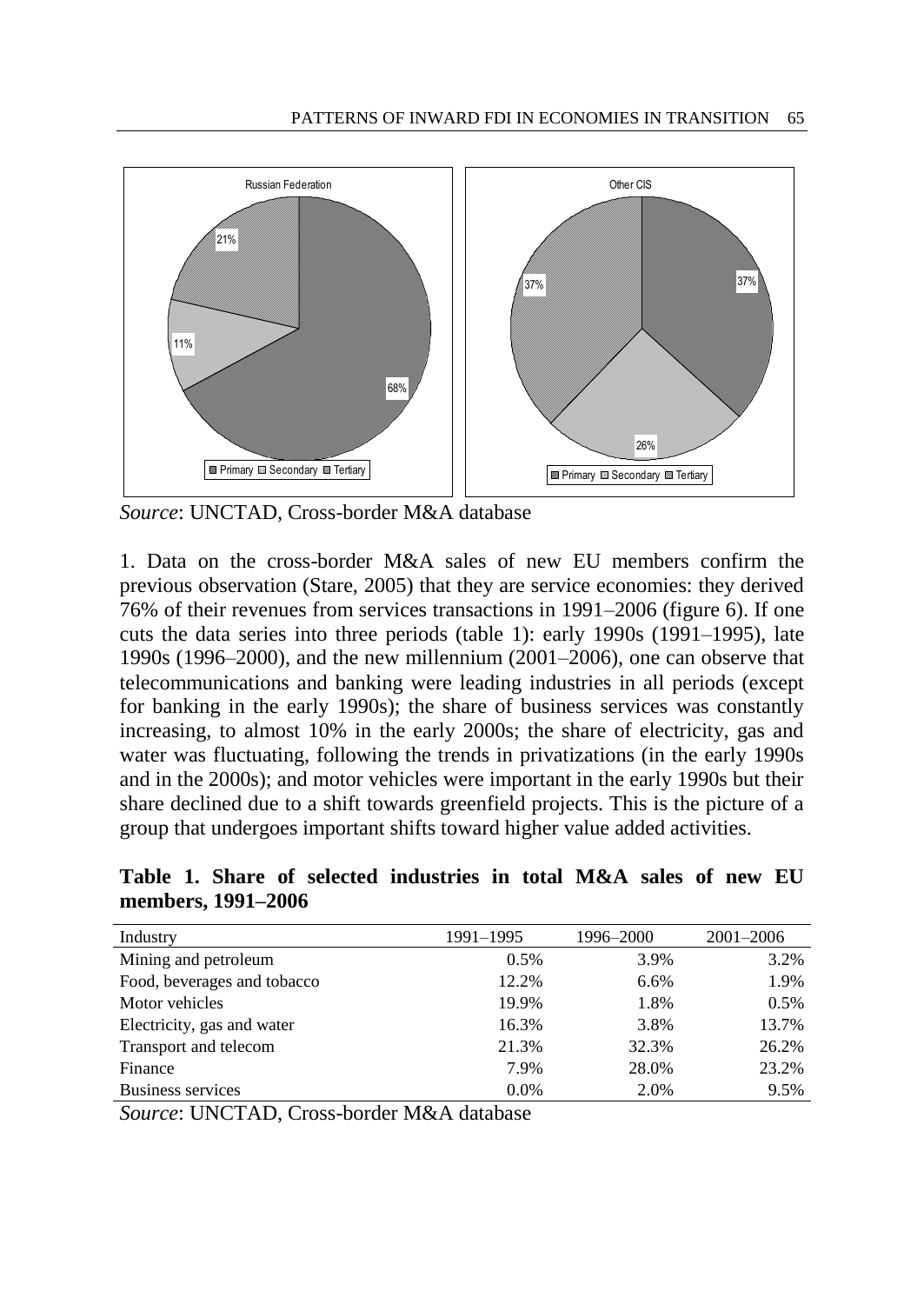2. South-East Europe is somewhat similar to the new EU (figure 6): services still dominated, but manufacturing was more important. As for historical shifts (table 2), one can note a large but fluctuating share of telecommunications, except in the early 1990s when privatizations did not yet start; the relative importance of the food and beverages in the early 1990s and that of the chemicals industry in the early 2000s; and the rise of finance and banking in services since the mid 1990s. These are signs of some kind of modernization, although not as pronounced as in the new EU member countries.

**Table 2. Share of selected industries in total M&A sales of South-East Europe, 1991–2006**

| Industry                    | 1991-1995 | 1996–2000 | $2001 - 2006$ |
|-----------------------------|-----------|-----------|---------------|
| Mining and petroleum        | $0.0\%$   | $0.1\%$   | 5.6%          |
| Food, beverages and tobacco | 23.5%     | 2.5%      | 6.0%          |
| Chemicals                   | 18.3%     | 1.7%      | 23.0%         |
| Transport and telecom       | 0.4%      | 67.4%     | 24.3%         |
| Finance                     | 1.1%      | 18.7%     | 32.9%         |
|                             |           |           |               |

*Source*: UNCTAD, Cross-border M&A database

3. A different world is that of cross-border M&A sales in the Russian Federation, dominated by the primary sector (68% over the full period) (figure 6). The share of mining and petroleum was rising spectacularly in the early 2000s, reaching 73% (table 3). In turn, the share of telecom was declining from a high level. In other industries, one sees mostly fluctuations in other industries. Food beverages and tobacco, and financial services, maintained their relative importance over different periods (table 3). This picture is that of a country that undergoes negative structural changes, with extractive industries gaining importance over time.

**Table 3. Share of selected industries in total M&A sales of the Russian Federation, 1991–2006**

| Industry                    | 1991-1995 | 1996-2000 | $2001 - 2006$ |
|-----------------------------|-----------|-----------|---------------|
| Mining and petroleum        | 10.5%     | 7.5%      | 73.0%         |
| Food, beverages and tobacco | $0.0\%$   | 12.8%     | 5.9%          |
| Coke and petroleum          | $0.0\%$   | 12.6%     | 0.8%          |
| Metals                      | 11.9%     | 1.2%      | 0.8%          |
| Motor vehicles              | $0.0\%$   | $0.0\%$   | 0.3%          |
| Transport and telecom       | 64.9%     | 50.4%     | 7.6%          |
| Finance                     | 7.3%      | 3.0%      | 5.4%          |

*Source*: UNCTAD, Cross-border M&A database

4. In the group of other CIS countries, no sector dominated cross-border M&A sales in 1991–2006 (figure 6). Moreover, there are few clear-cut trends (mostly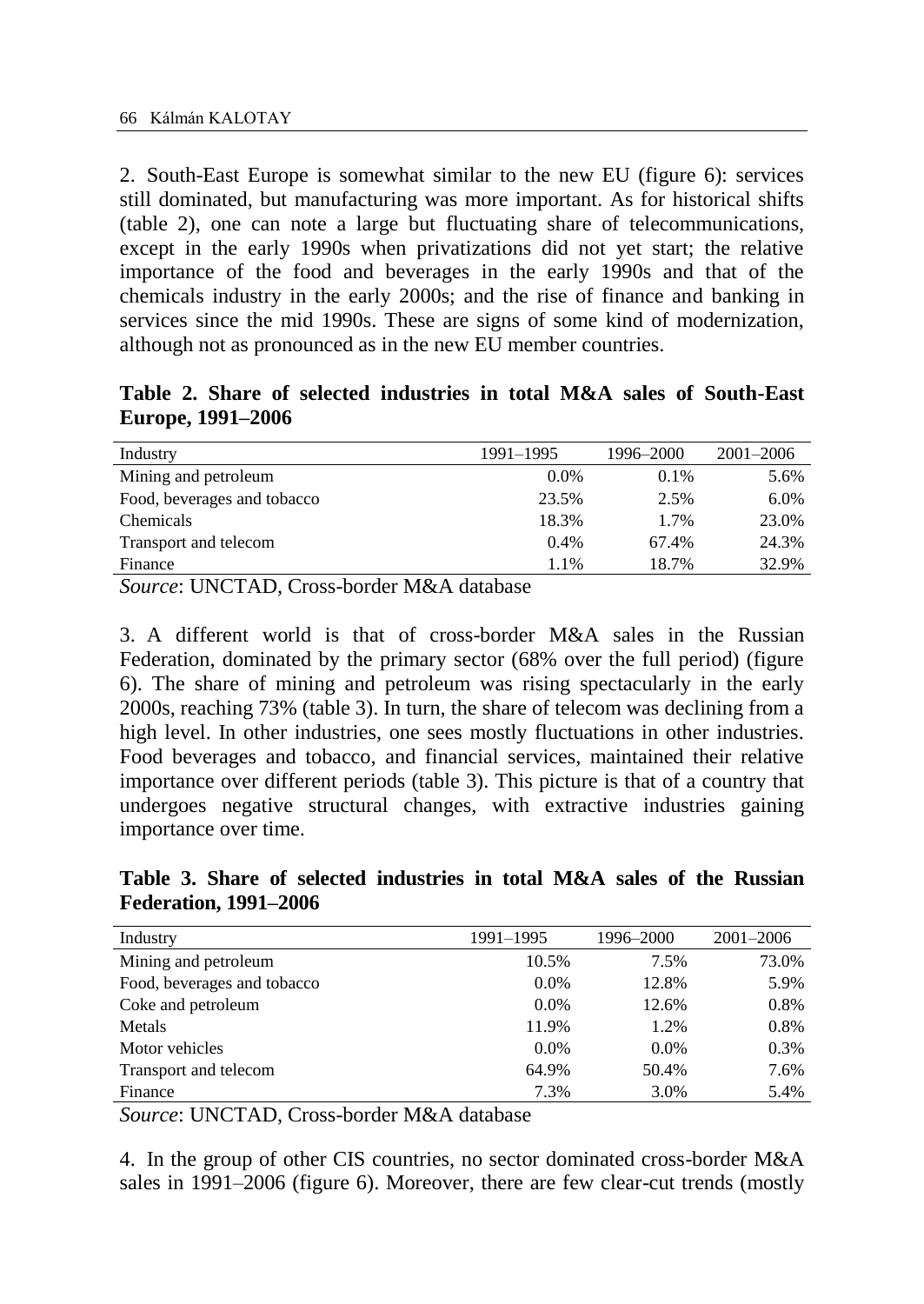fluctuations) (table 4). Mining and petroleum were still very important in all periods (almost half of all transactions in 1996–2000 and almost one third in 2001–2006). Transport and telecom became important in 1996–2000, and the share of metals and finance rose sharply in the early 2000s. This is a picture of some limited structural change, with natural-resource-based activities still playing a major role.

| Table 4. Share of selected industries in total M&A sales of other CIS, 1991– |  |  |
|------------------------------------------------------------------------------|--|--|
| 2006                                                                         |  |  |

| Industry                    | 1991-1995 | 1996-2000 | $2001 - 2006$ |
|-----------------------------|-----------|-----------|---------------|
| Mining and petroleum        | 1.4%      | 48.4%     | 33.2%         |
| Food, beverages and tobacco | 24.8%     | 0.5%      | 0.5%          |
| Metals                      | 0.0%      | $0.6\%$   | 29.9%         |
| Electricity, gas and water  | 0.0%      | 7.8%      | 1.8%          |
| Transport and telecom       | 0.0%      | 23.6%     | 15.5%         |
| Finance                     | 0.0%      | 0.5%      | 13.8%         |
|                             |           |           |               |

*Source*: UNCTAD, Cross-border M&A database

On the countries of origin, and their historical shift, it is possible to observe a variety of situations in different groups of transition economies (figure 7). The only real common thread is the importance of "old" new EU members as sources of FDI for all of them, and the relatively stable, but clearly lower share of the United States:

 In the new EU, other EU members dominated largely (especially France, Austria and Germany), followed by other developed countries (United States). The share of some of the source countries was rising between periods, while that of others was declining. For example, the share of Germany and of the Netherlands declined significantly from their initially high levels. The share of the United States was relatively stable, while fluctuations (up and down) characterized the share of France. Of the rising sources, the United Kingdom and Poland are notable ones, as well as Austria, whose share was increasing very quickly. If the aim of this geographical exercise is to identify non-traditional sources of FDI, the case of Poland has to be mentioned. In addition, Austria can be considered as a border case between traditional and non-traditional sources of FDI.

 In South-East Europe, sources of cross-border M&A investment are more evenly spread; still "other EU" (Germany, Italy) and other developed countries (United States) dominate. Over time, the share of Germany and Italy rose and declined, while that of the United States declined and rose. In the new millennium, Norway, Hungary (two non-traditional sources), and France emerged as major investors.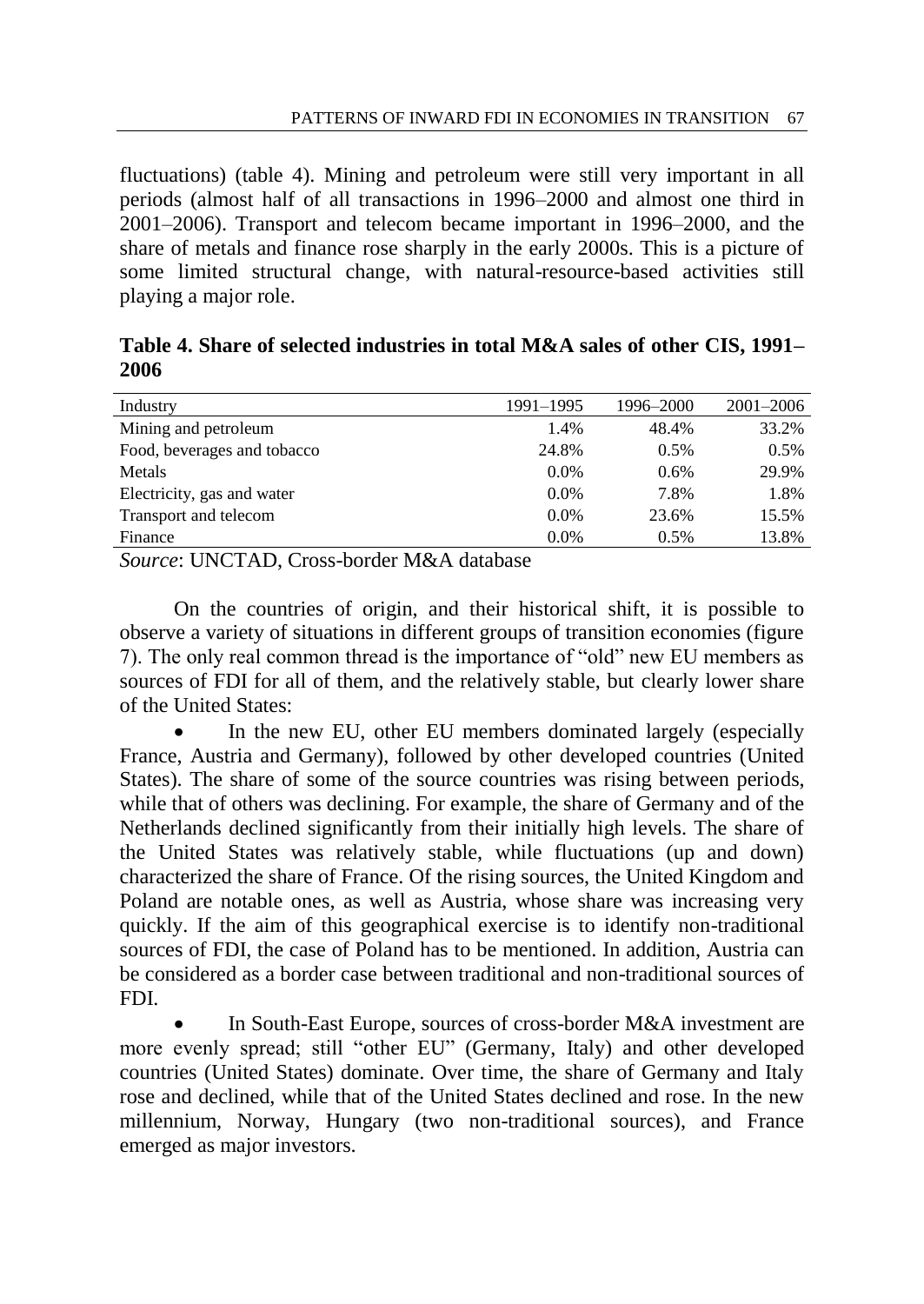

# **Figure 7. Geographical composition of cross-border M&A sales in economies in transition, 1991–2006 (Per cent)**

*Source*: UNCTAD, Cross-border M&A database

 In the Russian Federation, pre-2004 EU member countries are again the main source of cross-border M&A investment (especially the United Kingdom and Germany), but developing countries are second (especially China and India), and other developed countries third (United States). The most important historical changes were the rise of resource-seeking China, the decline and recovery of resource-seeking India, the rise and decline of the roundtripping hub Cyprus, and the rise and decline of the United Kingdom, related to the investment of BP into its BP-TNK joint venture in the late 1990s.

 In other CIS countries, the "old" EU was still important (especially the Netherlands, which alone represented 32% of the total), but economies in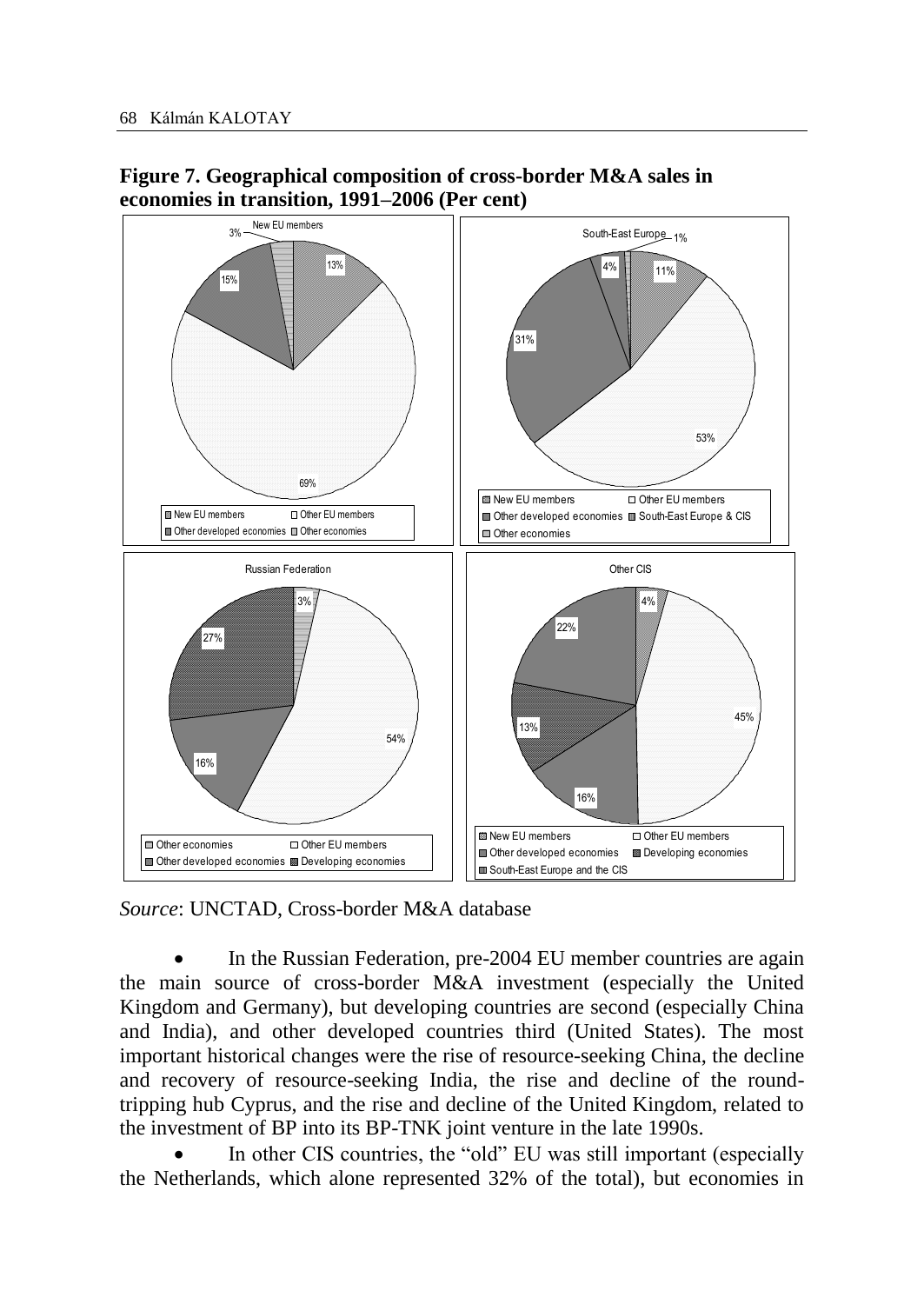transition (the Russian Federation and Kazakhstan) were on the second place. The Netherlands and the Russian Federation rose over time. For the latter, geographical and cultural proximity explains the success of investments. Natural resource seeking M&As from China and Japan grew, especially from the latter. Further research should establish why Kazakhstan is so prominent on the top list. To sum up, "other EU" dominate in all subregions, and new sources of crossborder M&As exist but play a more moderate role. These latter are often natural resource seeking; this is why they are particularly important sources of crossborder M&As in the Russian Federation, and partly in other CIS countries.

#### **5. The case of the pre-crisis automotive industry**

Of the industries brought in or strengthened by inward FDI, electronics and automotive are particularly important from the point of view of enhancing competitiveness and structural upgrading (UNCTAD, 2002; Szanyi, 2006), as well as technological progress (Pavlínek, 2002). They differ however in the sense that FDI in electronics enhances technological upgrading but a weaker contribution to local supplier links, while the reverse is true to the automotive industry. For economies in transition, as they need to strengthen their domestic enterprises parallel with their opening to international transactions, the automotive industry is one of the main channels of potential linkages with local suppliers, although often at the level of second-tier suppliers only in the initial phase of new projects (Ferenčíková and Fifeková, 2006). Additionally, the automotive industry has a strong clustering effect on the host economy (Radosevic and Rozeik, 2005).

In economies in transition, practically all projects were related to FDI, as national champions characterizing the development of Japan and the Republic of Korea in this domain are mostly missing.<sup>7</sup> At the early stages of transition, countries with capacities inherited from communist times, such as the Czech Republic and Poland, opted for the privatization of existing factories, while in countries where these capacities were lacking at the outset, greenfield projects dominated FDI in automotive from the outset (table 5). However, as time passed by, greenfield investment became the main form of FDI. It is important to note that in the longer run, differences between modes of entry (privatization versus greenfield projects) have mattered little, as privatization projects in most cases have in fact been "brownfield" projects, in which the initial sales have been followed by new investments by the new owners (Meyer and Estrin, 2001). In both cases, foreign owners were quick in introducing improved management and organizational practices (Pavlínek, 2002). The main differences between the two

 $\overline{a}$ 

<sup>&</sup>lt;sup>7</sup> There were attempts at the beginning of transition to keep national champions in the Russian Federation (Pavlínek, 2002). Later on, however, Russian firms too opted for joint venture production with Western partners).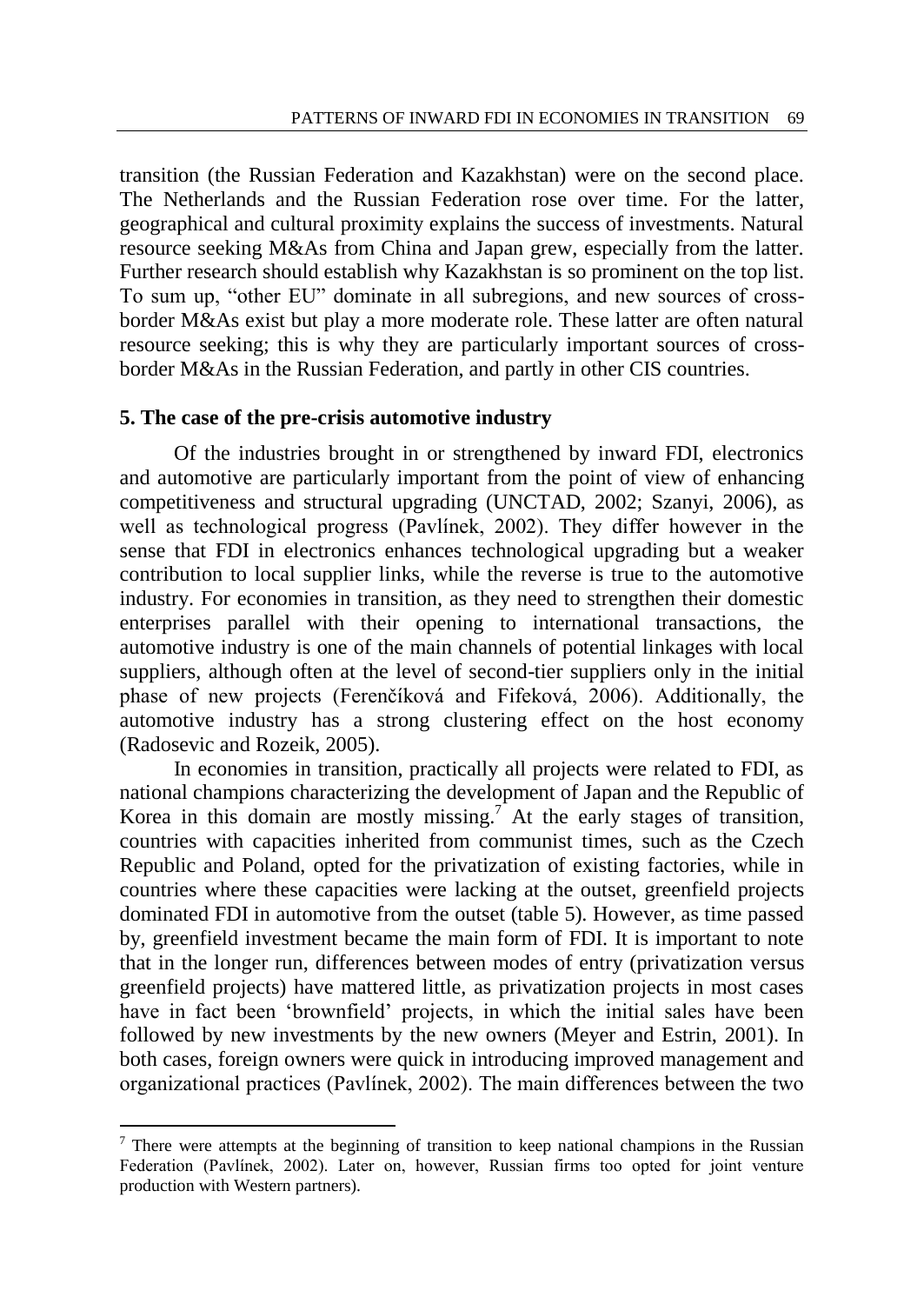modes of entry lie in the level of local value added after the entry of foreign investors, which tended to be high in privatized plants and low in greenfield projects, with a tendency of convergence at later stages. It is also notable that local embeddedness has depended much on the technological sophistication of the assembly factories: high-technology projects such as Audi (Hungary) have had much more limited local sourcing than lower-technology projects such as Suzuki (Hungary) (UNCTAD, 2002).

| Country                   | Location            | Producer      | Established | Form of entry |
|---------------------------|---------------------|---------------|-------------|---------------|
| Czech Republic            | Mlada               | Volkswagen/   | 1991        | Privatization |
|                           | <b>Boleslav</b>     | Skoda         |             |               |
|                           | Kolin               | Toyota/PSA    | 2002        | Greenfield    |
|                           | Novosice            | Hyundai       | 2006        | Greenfield    |
| Hungary                   | Esztergom           | Suzuki        | 1991        | Greenfield    |
|                           | Györ                | Audi          | 1992        | Greenfield    |
| Poland                    | <b>Bielso Biala</b> | Fiat          | 1991        | Privatization |
|                           | Poznan              | Volkswagen    | 1993        | Greenfield    |
|                           | Warsaw              | Daewoo FSO    | 1996        | Privatization |
|                           | Gliwice             | General       | 1998        | Greenfield    |
|                           |                     | Motors/Opel   |             |               |
| Romania                   | Pitesti             | Renault Dacia | 1995        | Privatization |
| <b>Russian Federation</b> | Togliatti           | GM/AvtoVAZ    | 2002        | Privatization |
|                           |                     | joint venture |             |               |
|                           | Vzhevolovsk         | Ford          | 2002        | Greenfield    |
|                           | <b>Moscow</b>       | Renault       | 2005        | Privatization |
| Slovakia                  | <b>Bratislava</b>   | Volkswagen    | 1993        | Privatization |
|                           | Trnava              | PSA/Peugeot   | 2003        | Greenfield    |
|                           | Zilina              | Hyundai/KIA   | 2004        | Greenfield    |
| Slovenia                  | Novo Mesto          | Renault       | 1991        | Privatization |

**Table 5. Economies in transition are host to large car assembly projects: examples, 2007**

*Source*: UNCTAD

FDI in automotive assembly accentuates or exacerbates the differentiation between countries, especially the haves: Czech Republic, Hungary, Poland, Russian Federation, Slovakia, Slovenia etc., and the have nots: large parts of the CIS (table 5). Future or ongoing large projects such as Mercedes" A car project in Hungary (IHT, 2008), or the series of new car projects in the Russian Federation in 2008 (UNCTAD, 2008a), still tend to target the same 'haves', further increasing the differences between the haves, where car assembly is growing fast as a result of successful projects (table 6), and the have nots, where production is still zero. In the former group, policy makers can afford choosing between future industrial development strategies based on quick technological upgrading with limited local content, or more limited technological progress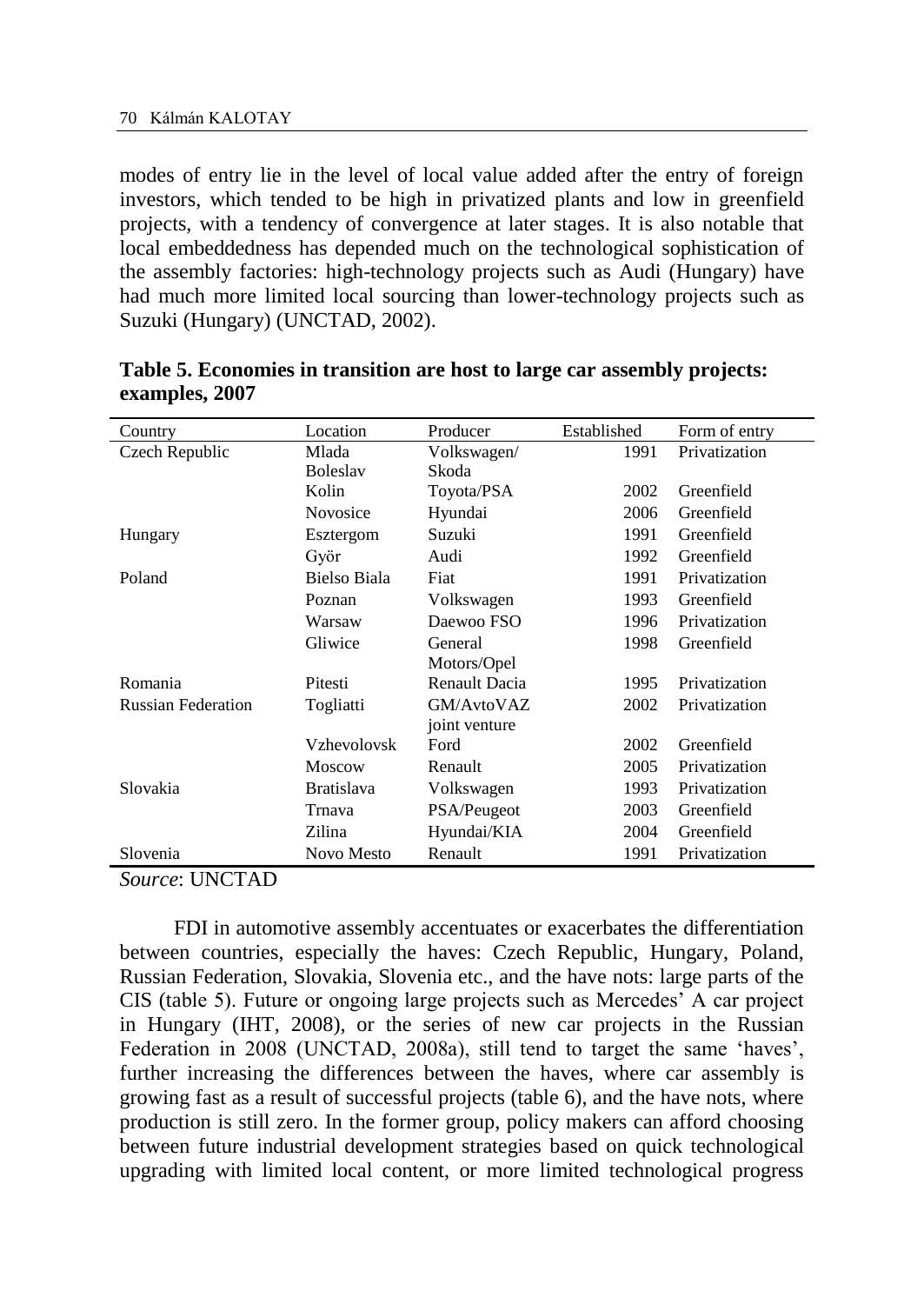combined with a faster increase of local linkages and local jobs. In both cases, they can measure their development gains. In the have not group, policy makers face tougher choices: they have to raise the question to what degree it is realistic to expect the automotive industry arrive to them, or they need to base their catching up with the rest of the region on other industries. In the former case, they have to increase efforts to attract such projects; in the latter case, however, economic policies should find other priority industries.

| Country        | 2005    | 2006    | 2007    | Change 2007/2005 (%) |
|----------------|---------|---------|---------|----------------------|
| Czech Republic | 596 774 | 848799  | 925 778 | 55.1                 |
| Poland         | 540 100 | 632 300 | 695 000 | 28.7                 |
| Slovakia       | 218 349 | 295 391 | 571 071 | 161.5                |
| Hungary        | 148 553 | 187 633 | 287 982 | 93.9                 |
| Romania        | 174 538 | 201 663 | 234 103 | 34.1                 |
| Slovenia       | 138 393 | 119 212 | 174 209 | 25.9                 |

**Table 6. Production of passenger cars in selected countries, 2005–2007 (Number of units)**

*Source*: European Automobile Manufacturers' Association

### **6. Remarks about the crisis**

The crisis of 2008–2009 has highlighted one additional problem related to the champion industries of structural change (automotive and electronics in particular), namely their relative vulnerability to changes in global markets. For example, the crisis brought about a need for restructuring in the global car industry, and it has affected production sited in economies in transition, independently of their efficiency. It remains to be analysed in the future if these development are signs of a shift away of production in those economies, or they can regain or even strengthen their competitiveness in the post-crisis era. As will be highlighted at the end of this section, the possibility of regained, or even strengthened competitiveness, is not excluded. However, it is still too early to provide a definitive analysis of the impact of the crisis on economies in transition.

As far as the group of new EU members is concerned, this was the group of transition economies that had undergone the deepest integration with the world in its productive capacity, and logically was the most affected by the crisis. As the manufacturing export platforms of new EU member countries were all dominated by foreign affiliates, or they were the only players (as was the case in automotive), the degree of decline could be gauged from general output and export statistics. In February 2009, one of the deepest points of the crisis (table 7): Bulgaria, the Czech Republic, Estonia, Hungary and Latvia, Slovakia and Slovenia, all showed similar major declines in industrial output (over 20%), in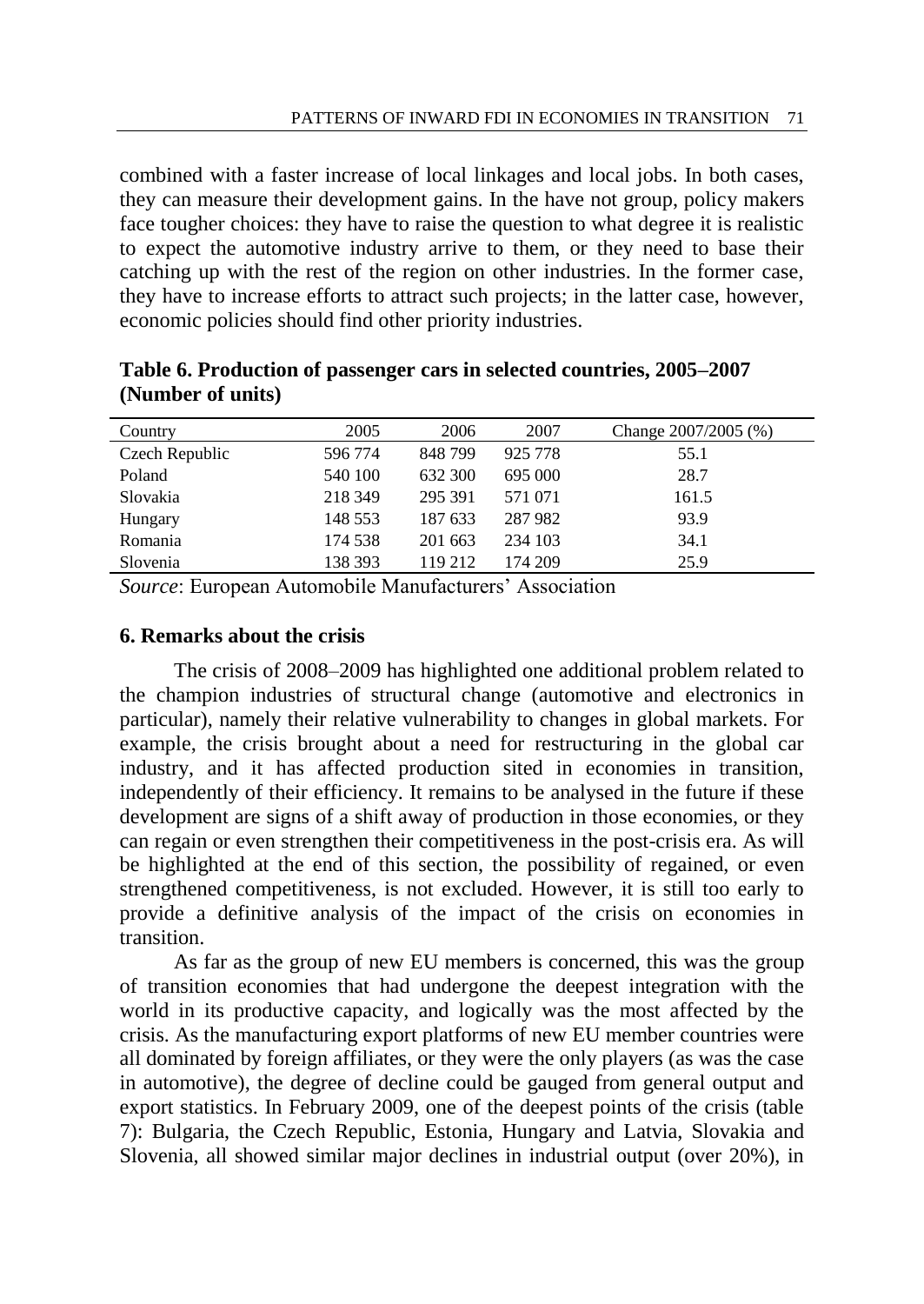exports (over 20%) and in the exports of the transport equipment industry (over 40%).

| Country        | Change in<br>manufacturing output | Change in<br>manufacturing exports | Change in the exports of<br>transport equipment |
|----------------|-----------------------------------|------------------------------------|-------------------------------------------------|
| Bulgaria       | $-24.3$                           | $-39.2$                            | $-41.0^a$                                       |
| Czech Republic | $-23.4$                           | $-22.2$                            | $\cdots$                                        |
| Estonia        | $-32.7$                           | $-26.0$                            | $-54.0$                                         |
| Hungary        | $-26.1$                           | $-30.4$                            | $-48.1$                                         |
| Latvia         | $-24.3$                           | $-29.3$                            | $\cdots$                                        |
| Lithuania      | $-17.9$                           | $-21.8$                            | $-31.9$                                         |
| Poland         | $\cdots$                          | $-24.8$                            | $-25.7$                                         |
| Romania        | $-14.5$                           | $-15.9$                            | $\cdots$                                        |
| Slovakia       | $-28.2$                           | $-31.0$                            | $\cdots$                                        |
| Slovenia       | $-24.1$                           | $-25.1$                            | $-42.3^{b}$                                     |

## **Table 7. Year-to-year changes in manufacturing output and exports, selected countries, February 2009, in percent points**

*Source*: Kalotay and Filippov, 2009

<sup>a</sup> Machinery and transport equipment.

<sup>b</sup> January 2009.

This decline is not necessarily the sign of the end of the car manufacturing industry in economies in transition. It has been shown that since then manufacturing output and exports have rebounded, and sometimes in a spectacular manner. An even more important question is the capacity of transition economies in attracting FDI projects in the post-crisis phase. As a case study to prove that a new round of investment in the automotive industry of the region is not excluded, it is possible the refer to Hungary, where one automotive project (that of Mercedes Benz) was announced during the crisis (2008), followed in 2010 by announcements by Audi and Opel on major extension plans on their existing capacities (Die Presse, 2010).

#### **7. Some policy-oriented conclusions**

It has to be emphasized again that FDI has been one of the main channels of reintegrating the economies in transition in the world economy. Since the beginning of transition, various countries of Central and Eastern Europe and the CIS have undergone important structural changes, linked with the entry of FDI. In the early phases of transition, these structural changes were linked with the adjustment of enterprises to the requirements of the new, market-based macroeconomic framework. It was followed by a phase of structural changes determined by the demand and supply factors of the newly established market economies and their integration into the international division of labour. Already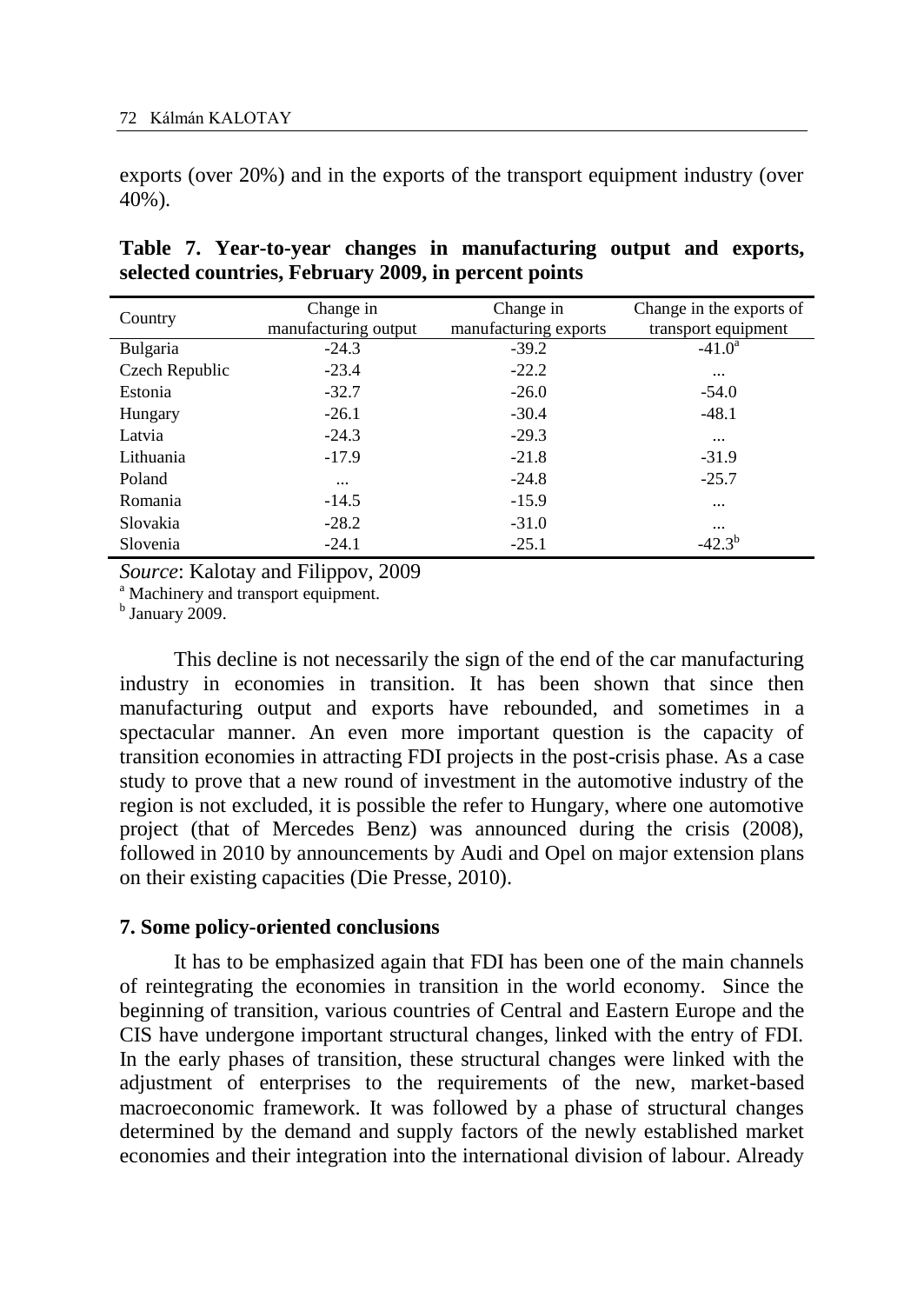in this phase, structural change proceeded unevenly, with future EU members advancing faster than other countries in transition (Szanyi, 2004).

The current stage of FDI and structural change is strongly influenced by the relationship of economies in transition with the EU. Those countries that have joined the EU have undergone a process of adjustment in the inward FDI to the requirements of the economic union (Kalotay, 2006, 2008). Potential candidate countries have followed that path, but at a slower speed. As for CIS members, the main structural changes in the current phase of FDI flows reflect their status of external suppliers of inputs, especially those of raw materials. This process was slowed down and disrupted by the crisis of 2008-2009; however with the gradual recovery of FDI from 2010 on, the process of spreading FDI can restart. In fact it is an open question which economies in transition will benefit more from the FDI recovery.

In economies in transition, FDI has been an agent for structural changes, but rather unevenly. It created strong structural change only in the new EU member countries. In other economies in transition, not just the volume of FDI was more modest, but also its structural impact was less clear. Structural change in FDI was less pronounced in South-East Europe and in some CIS countries, and FDI contributed to the conservation of dependence on extractive industries in the Russian Federation. On the basis of these findings, one has to ask, if policies to attract FDI and benefit from it have been sufficient and the right ones from the point of view of desirable structural changes in the recipient economies. The uneven record of FDI in structural change raises the question if there is a need for a stronger link between investment promotion and industrial policy. The relationship between the quantity and the quality of FDI still needs to be better understood, especially in order to draw lessons for investment promotion,

which for the moment is more articulate on quantity than on quality. Moreover, the fact that FDI and private ownership are no longer so clearly interrelated, and FDI can grow in parallel with more State ownership, raises the question of how policies to attract FDI have to be modified in face of the rise of State-owned FDI.

Finally, and probably most importantly, there is an important number of economies in transition that are marginalized in FDI flows. In those countries, the question of FDI flows and structural change is not yet on the agenda because the former are too limited to be expected to have any significant impact, positive or negative. The question is how these countries can overcome the three types of handicaps they are suffering from. Can they mitigate their geographical handicap through infrastructure development? Can they mitigate their market size handicap via specific economic development strategies? Can they mitigate their policy handicap through an improvement of FDI policies?

All these questions now have to be raised in the context of a potentially longer-term slowdown and financial crisis of the world economy (UNCTAD,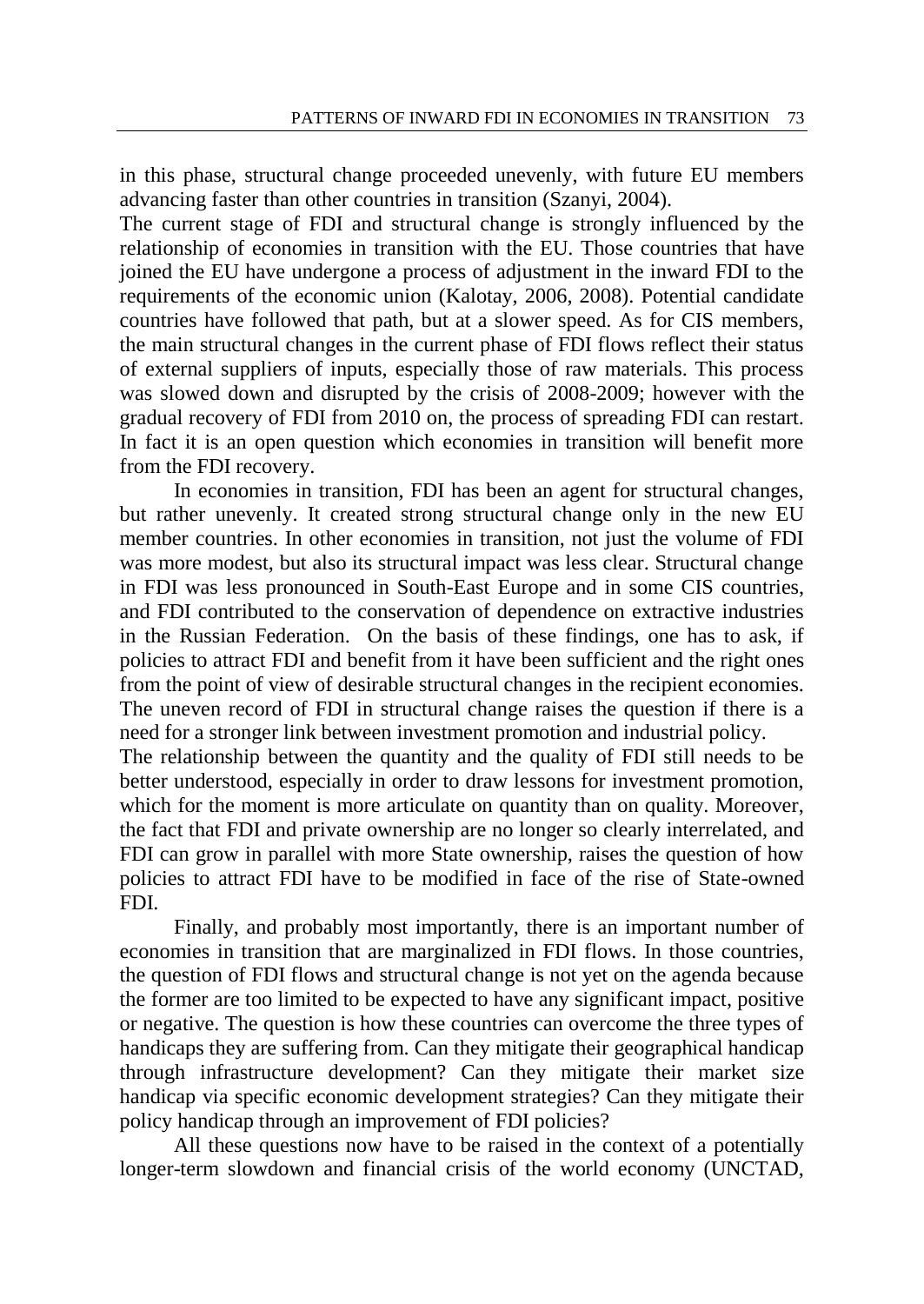2008b). It is known from the experience of past financial crises that FDI is more resistant to the downturn than international portfolio flows and bank loans. They however affect the willingness and the capabilities of TNCs to invest abroad. It is also a question to what degree the contagion of crisis spreads to economies in transition as host countries of FDI. While some of them with relatively isolated economies can withstand the crisis well, smaller economies with deep integration into the world economy may be vulnerable to a prolonged downturn. And in the case of economies with a history of capital flight such as the Russian Federation (Bulatov, 1998), a lack of confidence may result to a resurrection of capital flight (New York Times, 2008), affecting mostly portfolio investments, but potentially spreading to FDI too. Under such a scenario of slowdown in FDI, the potential for structural change carried out through that channel can also suffer.

The FDI downturn has created a major policy challenge for governments worldwide and economies in transition in particular. The crisis has further highlighted the need for policies aimed at upgrading production capacities to higher value-added activities, especially in the form of investment in knowledge and innovation, and support to R&D function of foreign affiliates. This makes the need for strong and proactive FDI policies even more evident.

The above questions on FDI and structural change in economies in transition require further analysis, including more quantitative and econometric studies. These future studies could shed also further light on additional countryby-country and period-by-period difference that this summary study could not highlight.

#### **References**

Bulatov, A. (1998), Russian direct investment abroad: main motivations in the post-Soviet period, *Transnational Corporations,* 7(1), pp. 69–82.

Die Presse (2010), Ungarn mausert sich zur Autoschmiede, *Die Presse*, 20 October.

EBRD (European Bank for Reconstruction and Development) (1999), *Transition Report 1999: Ten Years of Transition*, European Bank for Reconstruction and Development, London.

Ferenčíková, S., Fifeková, M. (2006), FDI spillovers in Slovakia: Trends from the last decade and recent evidence from automotive industry, *Ekonomický časopis / Journal of Economics,* 07/2006.

Holland, D.N., Sass, M., Benacek, V., Gronicki, M. (2000), The determinants and impact of foreign direct investment in Central and Eastern Europe: A comparison of survey and econometric evidence, *Transnational Corporations*, 9(3), pp. 163–212.

Hunya, G., (ed.) (2000), *Integration Through Foreign Direct Investment Making Central and Eastern European Industries Competitive*, Cheltenham and Northampton, MA, Edward Elgar.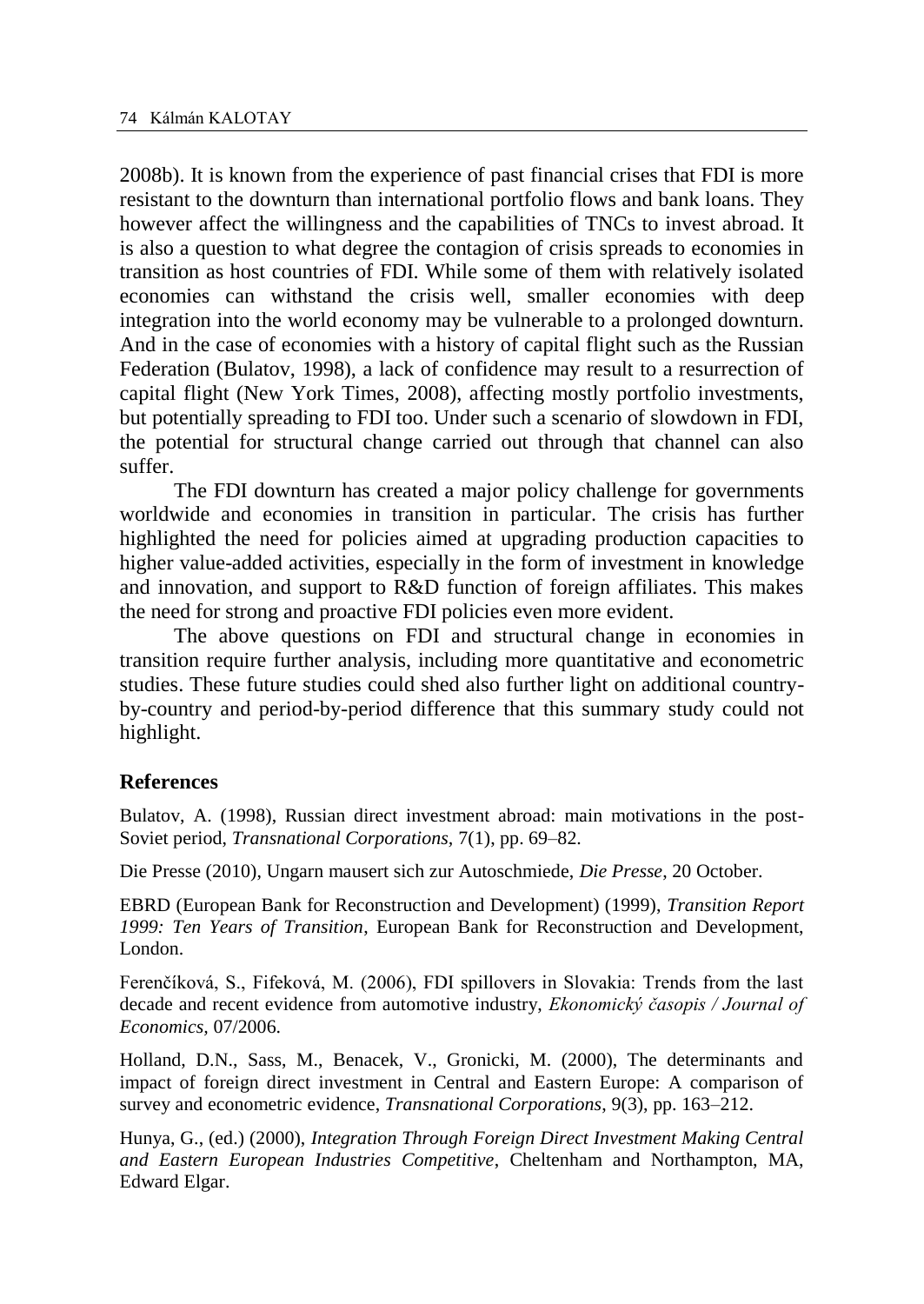Hunya, G. (2001), Uneven competitiveness of industries in the wake of foreign penetration of advanced economies in transition, *Transnational Corporations,* 10(2), pp. 35–66.

Hunya, G., Sass, M. (2005), Coming and going: gains and losses from relocations affecting Hungary, *WIIW Research Reports,* No. 323, The Vienna Institute for International Economic Studies, Vienna.

International Herald Tribune (2008), Carmaker Daimler to build new factory in Kecskemet, Hungary, *International Herald Tribune,* 18 June.

Kalotay, K. (2001), The contribution of foreign direct investment to transition revisited, *The Journal of World Investment,* 2(2), pp. 259–276.

Kalotay, K. (2006), New members in the European Union and foreign direct investment, *Thunderbird International Business Review,* 48(4), pp. 485–513.

Kalotay, K. (2008), FDI in Bulgaria and Romania in the wake of EU accession, *Journal of East-West Business,* 14(1), pp. 5–40.

Kalotay, K., Filippov, S. (2009), The Global Economic Crisis and Foreign Subsidiaries in New EU Member Countries, *AIB Insights,* 9(3), pp. 16–19.

Kalotay, K., Hunya, G. (2000), Privatization and foreign direct investment in Central and Eastern Europe, *Transnational Corporations,* 9(1), pp. 39–66.

Landesmann. M, (2000), Chapter 4: Structural change in the transition economies, 1989- 1999, *Economic Survey of Europe*, No. 2/3, pp. 95–123.

Landesmann, M. (2003), The CEECs in an enlarged Europe: Patterns of structural change and catching-up, in Handler, H., (ed.), *Structural Reforms in the Candidate Countries and the European Union*, Vienna, Austrian Ministry for Economic Affairs and Labour Economic Policy Center.

Meyer, K.E., Estrin, S. (2001), Brownfield entry in emerging markets, *Journal of International Business Studies,* 32(3), pp. 575–584.

New York Times (2008), A capital flight from Russia, *The New York Times*, 19 August.

Ozawa, T. (1992), Foreign direct investment and economic development, *Transnational Corporations,* 1(1), pp. 27–54.

Pavlínek, P. (2002), Transformation of the Central and East European passenger car industry: selective peripheral integration through foreign direct investment, *Environment and Planning,* A 34(9), pp. 1685–1709.

Radosevic, S., Rozeik, A. (2005), Foreign direct investment and restructuring in the automotive industry in Central and Eastern Europe, *Working Paper,* No. 53, School of Slavonic & East European Studies, Centre for the Study of Economic & Social Change in Europe, London.

Stare, M. (2005), Regional landscape of services in Central and Eastern European countries, *The Service Industries Journal,* 25(4), pp. 477–491.